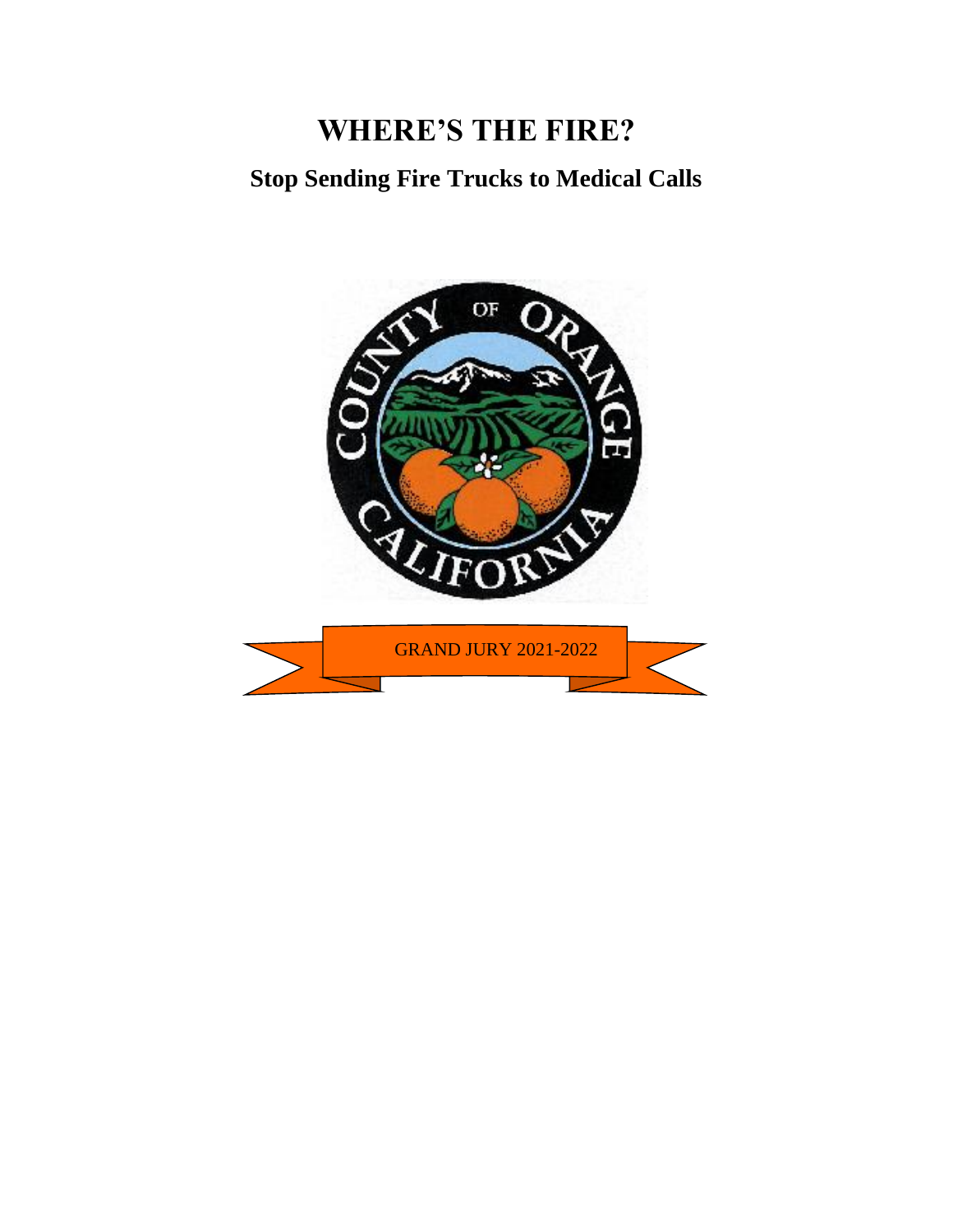## **Stop Sending Fire Trucks to Medical Calls**

**Table of Contents** 

| The Vast Majority of 911 Emergency Calls Routed to Fire Stations Are Medical in Nature . 5 |
|--------------------------------------------------------------------------------------------|
|                                                                                            |
|                                                                                            |
|                                                                                            |
|                                                                                            |
|                                                                                            |
|                                                                                            |
|                                                                                            |
|                                                                                            |
|                                                                                            |
|                                                                                            |
|                                                                                            |
|                                                                                            |
|                                                                                            |
|                                                                                            |
|                                                                                            |
|                                                                                            |
|                                                                                            |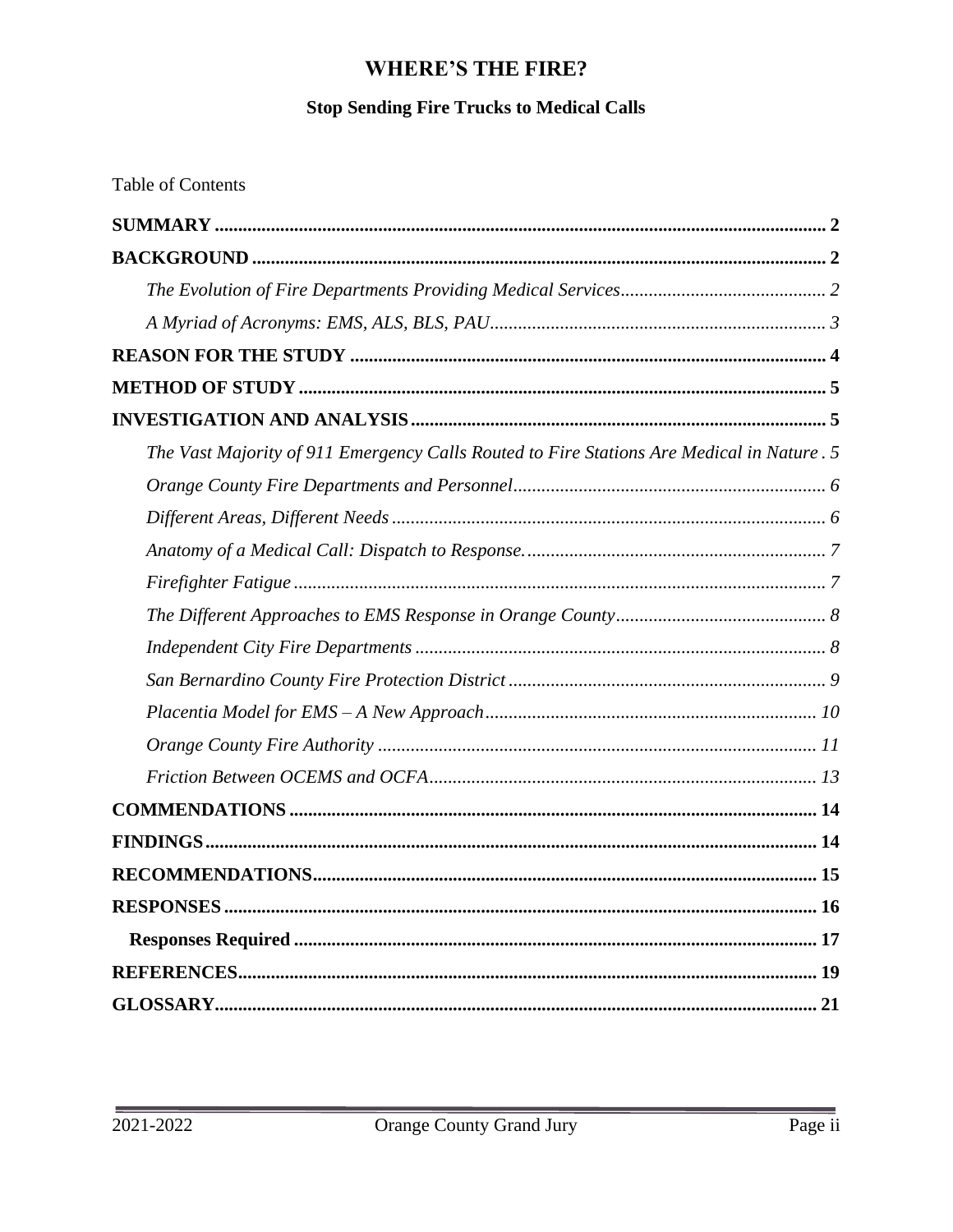**Stop Sending Fire Trucks to Medical Calls**

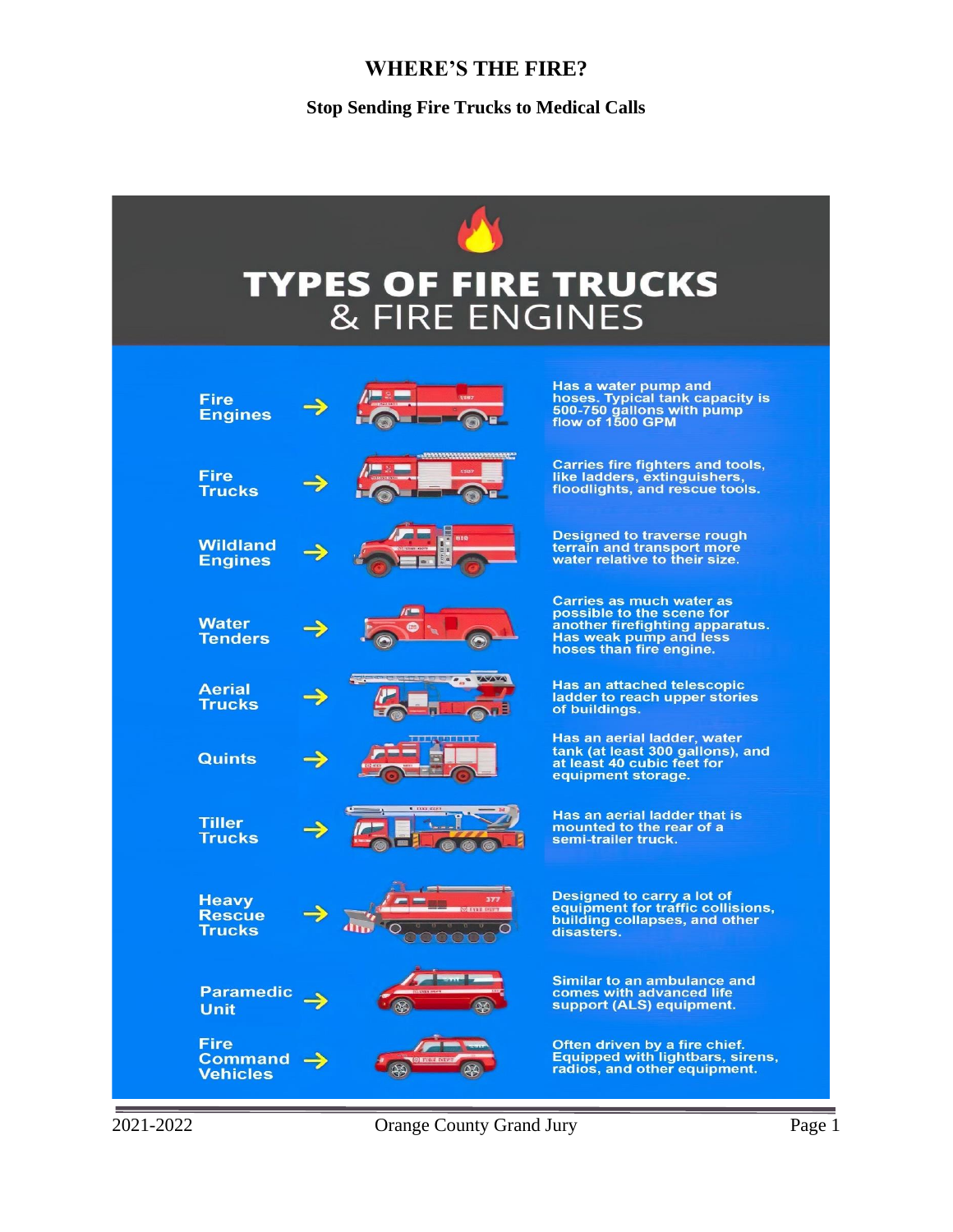#### **Stop Sending Fire Trucks to Medical Calls**

## <span id="page-3-0"></span>**SUMMARY**

In Orange County, nearly 80 percent of all 911 calls to fire departments are for medical services. Efficient and effective responses to 911 calls are of utmost importance to every community. Even though 911 calls are categorized by severity, responses by most Orange County fire departments do not change accordingly. Current protocol requires sending multiple vehicles to the scene which involves not only additional personnel but also expensive fire equipment. This is the case even when an ambulance or rescue squad vehicle could provide all the necessary medical supplies and personnel. Sending a 36,000 to 60,000-pound fire engine or aerial ladder truck down residential streets for strictly medical calls is not only dangerous and costly, but it also results in unnecessary wear and tear on our streets.

Our Orange County firefighters perform an exemplary job under extremely stressful circumstances. They often work compulsory overtime hours. After considering the demands placed on our firefighters and the importance of optimizing efficiency while maintaining a high level of care and response time, the Orange County Grand Jury recommends the following: Fire departments implement a universal tiered response system to dispatch ambulances or rescue squad units to most medical calls rather than deploying larger fire equipment as the standard response.

While the Orange County Grand Jury sees distinct advantages to separating EMS from Fire response, we are not currently recommending privatization of medical services. We applaud the level of care provided by all paramedics, including firefighter paramedics. The Orange County Grand Jury does recommend, however, that the emergency medical services response model should change.

This investigation also revealed a breakdown in communication and trust between Orange County Emergency Medical Service (OCEMS) and OC Fire Chiefs, which includes Fire Chiefs of the Orange County Fire Authority (OCFA) and various city fire departments. Although their mandated responsibilities are clear, there is a mutual reluctance to acknowledge their respective spheres of authority, in particular the critical role of OCEMS as an independent regulatory body.

## <span id="page-3-1"></span>**BACKGROUND**

## <span id="page-3-2"></span>**The Evolution of Fire Departments Providing Medical Services**

Over 100 years ago, organized firefighting in America was established primarily to guard against loss of property. Prior to the 1970s, emergency medical calls were transferred to either private ambulance companies or hospital ambulance companies. By the 1970s, the number of calls for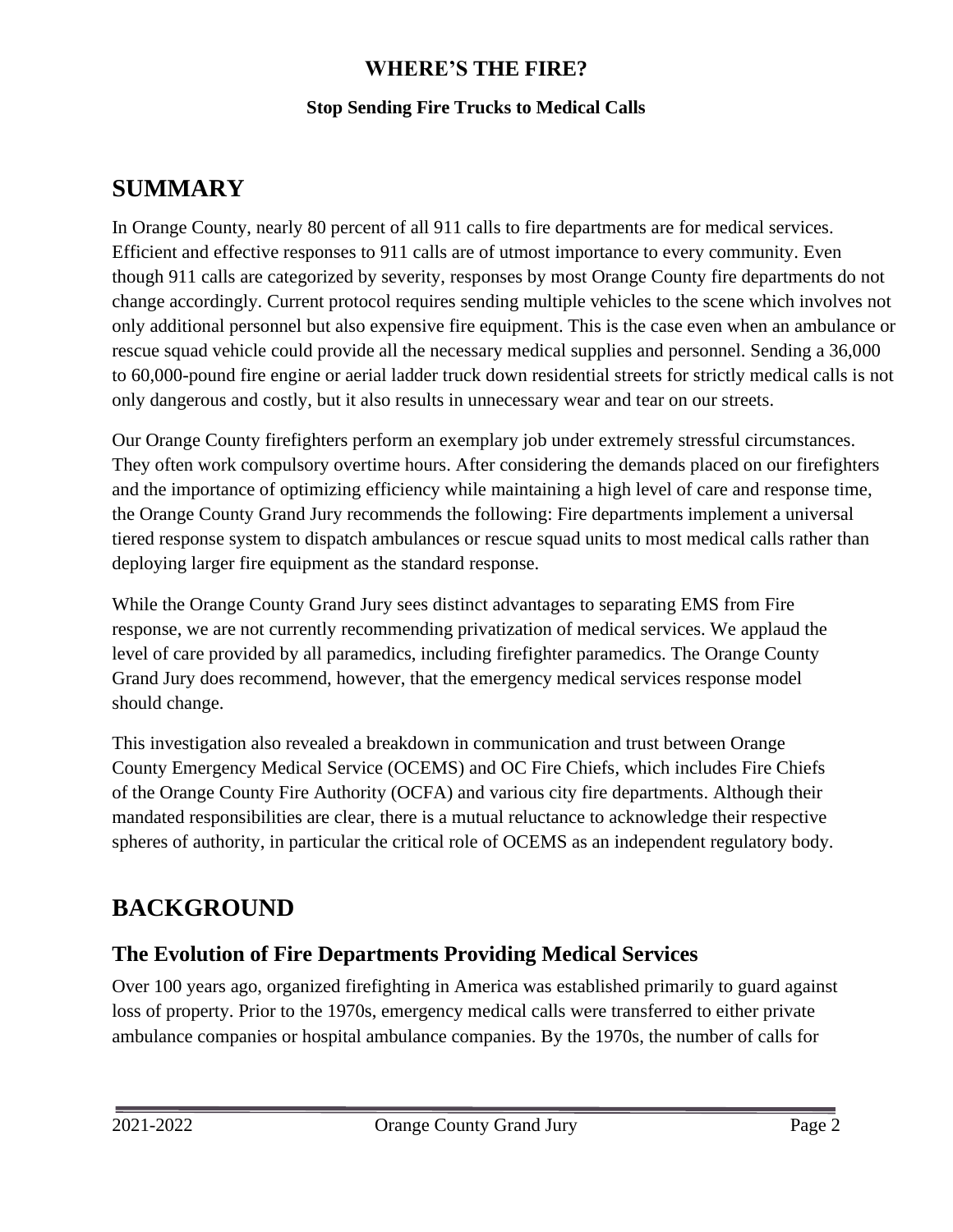#### **Stop Sending Fire Trucks to Medical Calls**

fire service declined due to the development and enforcement of stringent building codes and fire prevention systems. As a result, the role of local fire department has changed substantially.

In conjunction with the development of the 911 emergency call system, fire departments broadened their service models and capabilities, creating an all-hazards approach to emergency services delivery. The strategic location of firehouses throughout their service area made them a logical choice to respond to time critical calls. Fire departments now respond to any number of emergencies, including but not limited to traffic collisions, hazardous spills, cat rescues, and natural disasters as well as fires. However, 80 percent of all calls are for medical assistance.

## <span id="page-4-0"></span>**An Explanation of Acronyms**

This report looks at the ways in which fire departments respond to and provide emergency medical services (EMS). There are two levels of support systems in any kind of medical emergency: Basic Life Support and Advanced Life Support.

Basic Life Support (BLS) generally refers to the type of care that first-responders, healthcare providers, and public safety professionals provide to anyone who is experiencing a non-lifethreatening medical event. BLS treatment is noninvasive and is usually performed by an Emergency Medical Technician  $(EMT)$ <sup>1</sup>

Advanced Life Support (ALS) is a response to critical care patients who may require invasive procedures such as injections, intubation, or the administration of medication. Due to the more severe nature of the patient's condition, ALS calls require a response from a crew that includes ALS-certified responders, specifically paramedics. All paramedics, including firefighter paramedics, are required to undergo a higher level of training than EMTs. Paramedics are trained to administer drugs, intubate patients, and insert IVs. EMTs are not certified to perform these procedures.

California's EMS Act authorizes each county to develop an EMS program and to designate a local Licensed Emergency Medical Services Agency (LEMSA) that oversees the delivery of EMS within that geographic area. This level of governance allows for local control of emergency medical services. In Orange County, the LEMSA is the Orange County Office of Emergency Medical Services (OCEMS) which operates under the Orange County Health Care Agency. OCEMS is responsible for the oversight of licensing all BLS and ALS responders, the management and inspection of privately owned ambulances, and the creation of response protocols including mass casualty incident response plans.

<sup>&</sup>lt;sup>1</sup> California Emergency Medical Services "Scope of Practice," (November 2017).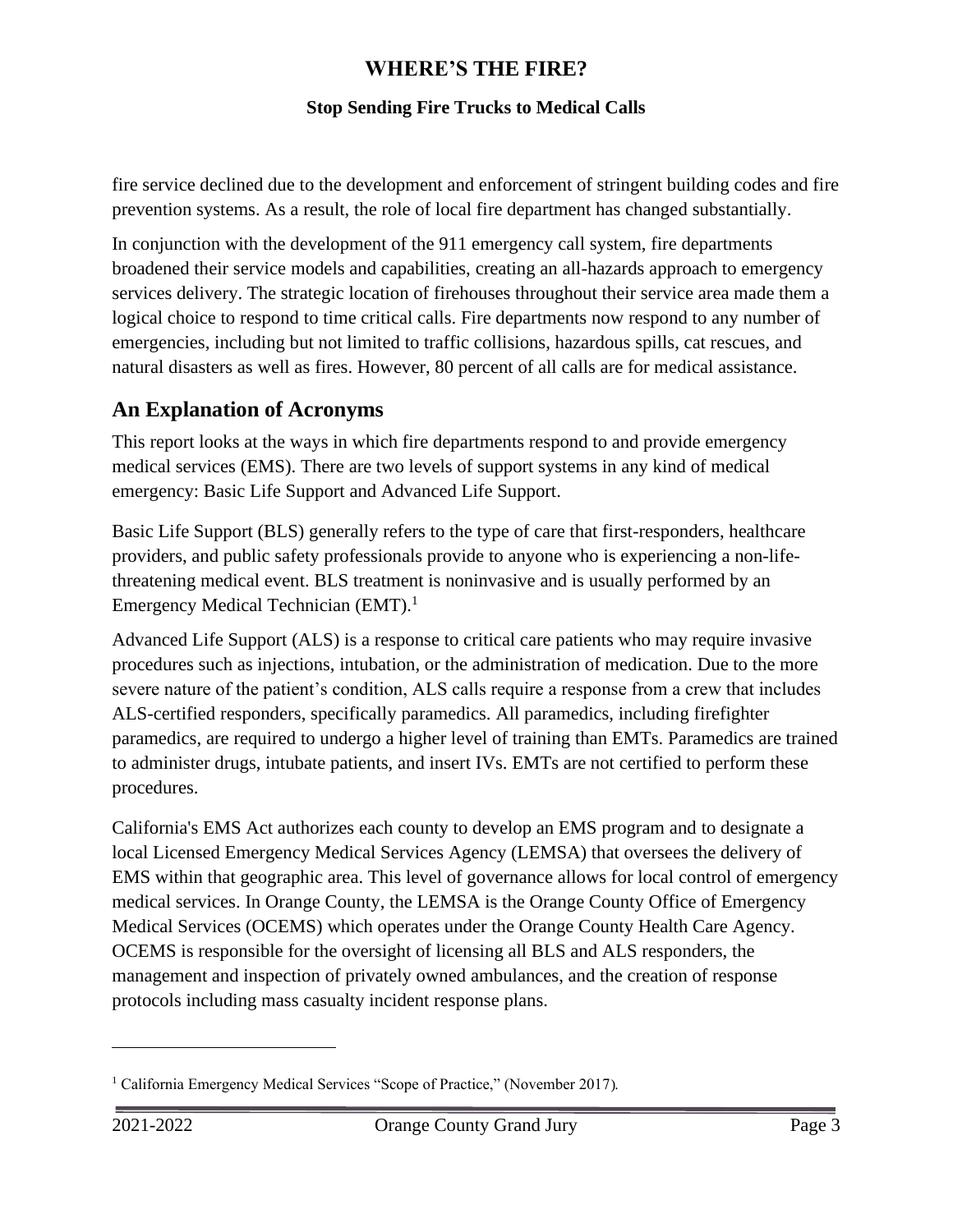#### **Stop Sending Fire Trucks to Medical Calls**

A Paramedic Assessment Unit (PAU) provides initial field paramedic assessment and interventions utilizing a minimum of one qualified paramedic and an EMT. A PAU may escort, monitor, and treat patients during transport to a hospital in accordance with that paramedic's provider agency policy.<sup>2</sup>

## <span id="page-5-0"></span>**REASON FOR THE STUDY**

Previous studies within Orange County and elsewhere have come to the same conclusion: there is an over-deployment of equipment and personnel for non-life-threatening emergency medical calls. For example, in 2014, the OCFA commissioned Emergency Services Consulting International to conduct a study on OCFA deployment. One of their recommendations is as follows:

To improve the overall response performance of the OCFA delivery system the number of units sent to most emergency medical incidents must be reduced. Criteria-based dispatch (CBD) protocols could be implemented allowing a single unit response to most emergency medical incidents.<sup>3</sup>

Furthermore, as part of the Anaheim Fire & Rescue 2015-2020 Strategic Plan, at page 25, it was recommended that a Community Care Response Unit be established as "an alternative and innovative response model that will deploy a single vehicle utilizing a nurse practitioner and paramedic to respond to non-urgent call requests in place of a standard paramedic engine/truck and ambulance unit response."

Grand Juries in Orange County (2011-12) and Santa Clara County (2010-11) both delivered the same message in their reports: re-evaluate your response model to enable an appropriate EMS response, thereby reducing costs and equipment wear and tear.

Despite all these recommendations, the response deployment for medical calls remains substantially unchanged. This Grand Jury will revisit concerns about the expensive deployment of fire equipment and personnel for routine medical calls.

<sup>2</sup> OCEMS Agency Policy #330.70

<sup>3</sup> Emergency Services Consulting International, *OCFA Standards of Coverage and Deployment Plan,* p. 147 (2014).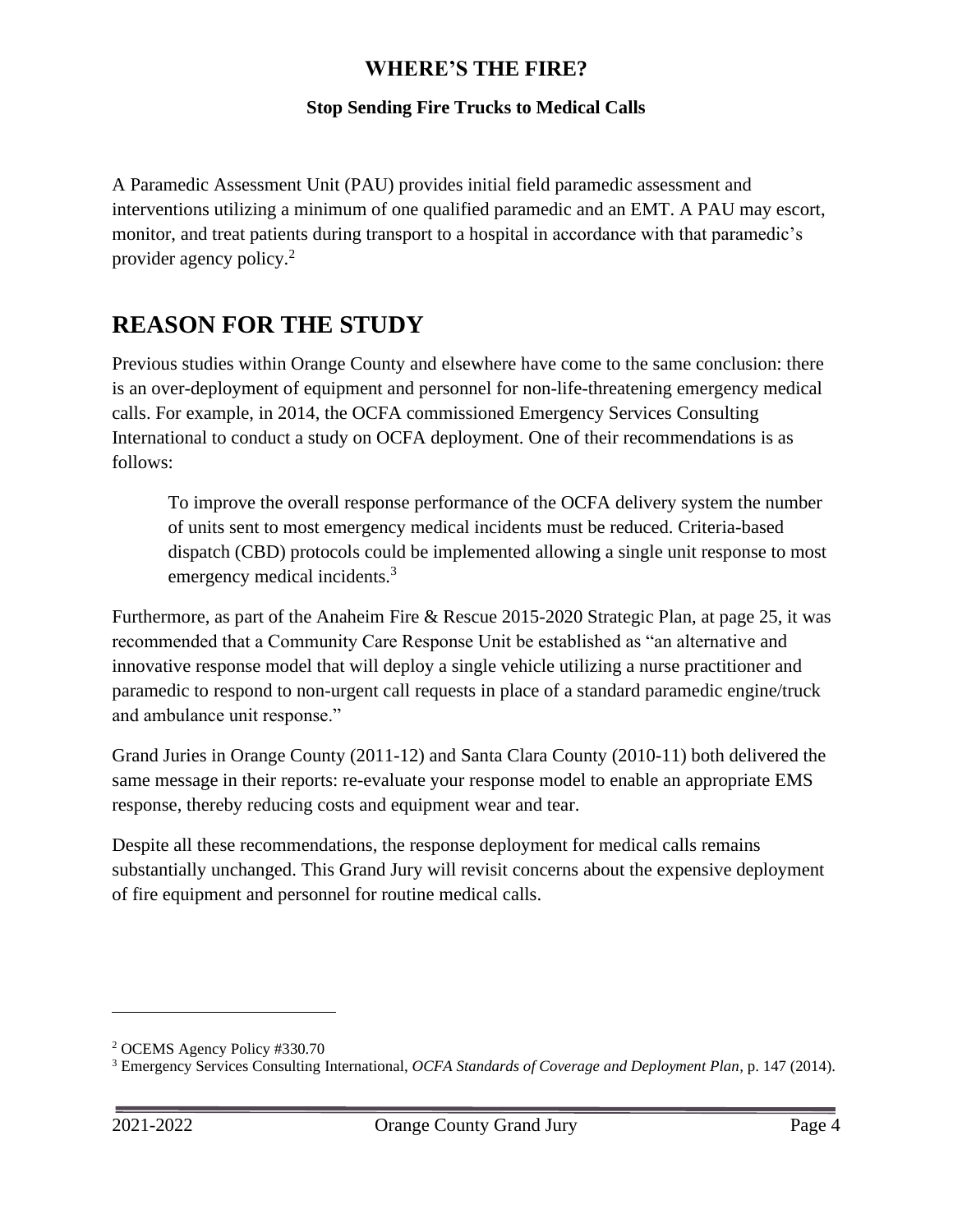#### **Stop Sending Fire Trucks to Medical Calls**

## <span id="page-6-0"></span>**METHOD OF STUDY**

To understand the structure, staffing, and response models for various fire departments within California, as well as the relationship among the fire agencies and OCEMS, the Orange County Grand Jury engaged in the following:

- Reviewed statutes, articles, ordinances, reports, OCFA Memorandum of Understanding (MOU), and commissioned studies.
- Interviewed OCFA leadership, Fire Chiefs inside and outside of Orange County, City Managers, personnel from OCEMS, private ambulance company executives, and firefighter union leadership.
- Reviewed a large volume of material from various relevant websites.
- Reviewed OCFA Board of Directors and various City Council meeting minutes, agendas, and staff reports related to fire and medical services.
- Toured OCFA Headquarters and Training facility.
- Reviewed multiple written communications, deployment protocols, annual reports, and financial reports.

## <span id="page-6-1"></span>**INVESTIGATION AND ANALYSIS**

## <span id="page-6-2"></span>**The Vast Majority of 911 Emergency Calls Routed to Fire Stations Are Medical in Nature**

OCEMS data, as well as most fire department representatives interviewed, agree that of all 911 calls routed to a fire department for response, at least 80 percent are for EMS; the lowest figure provided was an estimated 75 percent. In areas with older demographics, the EMS percentage of medical calls as opposed to other emergencies is even higher. At least one fire department reported that nearly 90 percent of its calls are purely medical in nature. Furthermore, it has been estimated that up to 80 percent of those EMS calls can be classified as BLS.<sup>4</sup>

In an OCFA-commissioned comprehensive study, it was reported in 2018 that OCFA responded to 139,287 incidents of which 77.39 percent were EMS. Only 1.47 percent of the 911 calls routed to OCFA stations were dispatched as fire calls.<sup>5</sup> The remaining 21.14 percent were classified as "other," which included calls for persons in distress, smoke, odor problems, hazardous conditions, electrical wiring arcing, false alarms, children or pets locked in cars, and calls that

<sup>4</sup> Emergency Consulting Services International, *OCFA Standards of Coverage and Deployment Plan,* p. 146 (2014); interviews with OCEMS staff and several Fire Chiefs.

<sup>5</sup> Citygate, Associates, Inc., *Standards of Coverage Service Level Assessment OCFA,* p. 53 (June 30, 2020).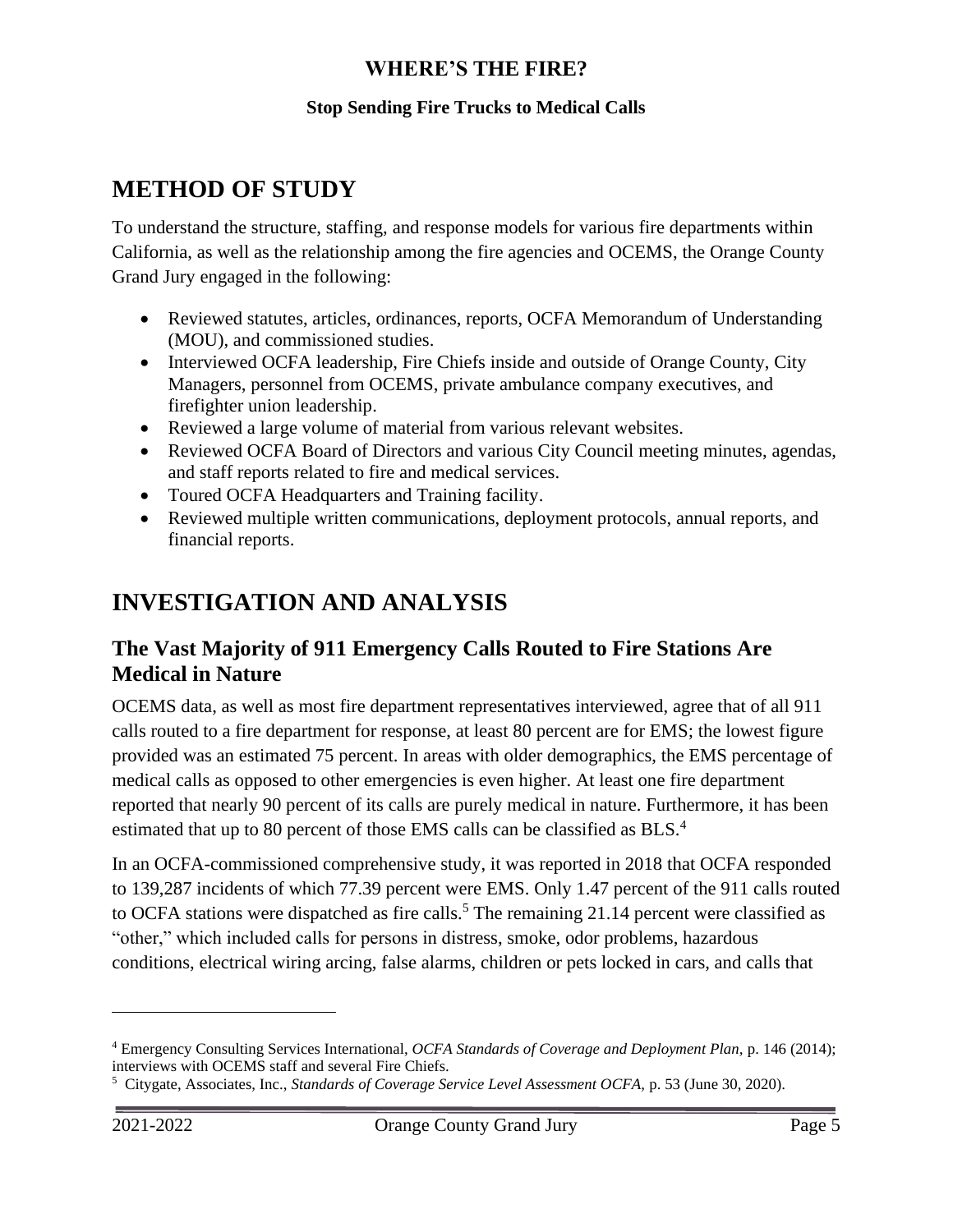#### **Stop Sending Fire Trucks to Medical Calls**

were resolved prior to OCFA arrival. Consistent with this report, the OCFA Comprehensive Annual Financial Report for fiscal year ending June 30, 2021, provided statistics showing that out of the 152,289 emergency calls directed to OCFA, close to 75 percent were classified as EMS, while only 1.7 percent were considered fire calls.

## <span id="page-7-0"></span>**Orange County Fire Departments and Personnel**

Orange County cities are either part of the Orange County Fire Authority or have their own independent fire departments. Founded in 1995, the OCFA is a regional fire service agency that currently serves 25 cities in Orange County and all its unincorporated areas. The OCFA protects nearly two million residents with 77 fire stations located throughout Orange County. The nine Orange County cities that are not OCFA members each have a separate fire department and collectively protect approximately 1,187,000 residents. These independent cities include Anaheim, Brea/Fullerton, Costa Mesa, Fountain Valley, Huntington Beach, Laguna Beach, Newport Beach, Orange, and Placentia.

OCEMS has established a minimum requirement that one paramedic and one EMT respond to EMS calls. It is left up to the individual fire departments to determine how to deploy personnel and whether to exceed these minimum staff requirements. According to several OCEMS employees and its written protocols, one paramedic and one EMT are sufficient to provide appropriate care in response to an EMS call.

In its June 4, 2019 presentation "Consideration of Placentia Fire and Emergency Service," the City of Placentia reported that out of 43 fire departments surveyed in Los Angeles, Orange, and Riverside Counties, 27 departments (67 percent) utilize a three-person engine crew. This was the most common standard among the three counties. San Bernardino County and several Orange County cities (including La Habra, Laguna Beach, and Huntington Beach) also allow threeperson engine companies. OCFA and several other independent fire departments within Orange County staff their engines and trucks with four-person crews.

## <span id="page-7-1"></span>**Different Areas, Different Needs**

Based on local demographics, geographic features (for example: beaches vs. forest areas), and other community differences, the needs of various individual communities are radically different. Fire Station 22, located in Laguna Woods, serves a median resident age over 78 years old which results in a very high number of medical responses. Fire Station 2, located in Los Alamitos, operates within a very different demographic and a service territory that includes beaches, a large military installation, as well as a large retirement community. And Station 18 in Trabuco Canyon provides services to a wildland area as well as a 'suburban' area with a much lower age demographic than Fire Station 22. Different equipment and staff deployment models are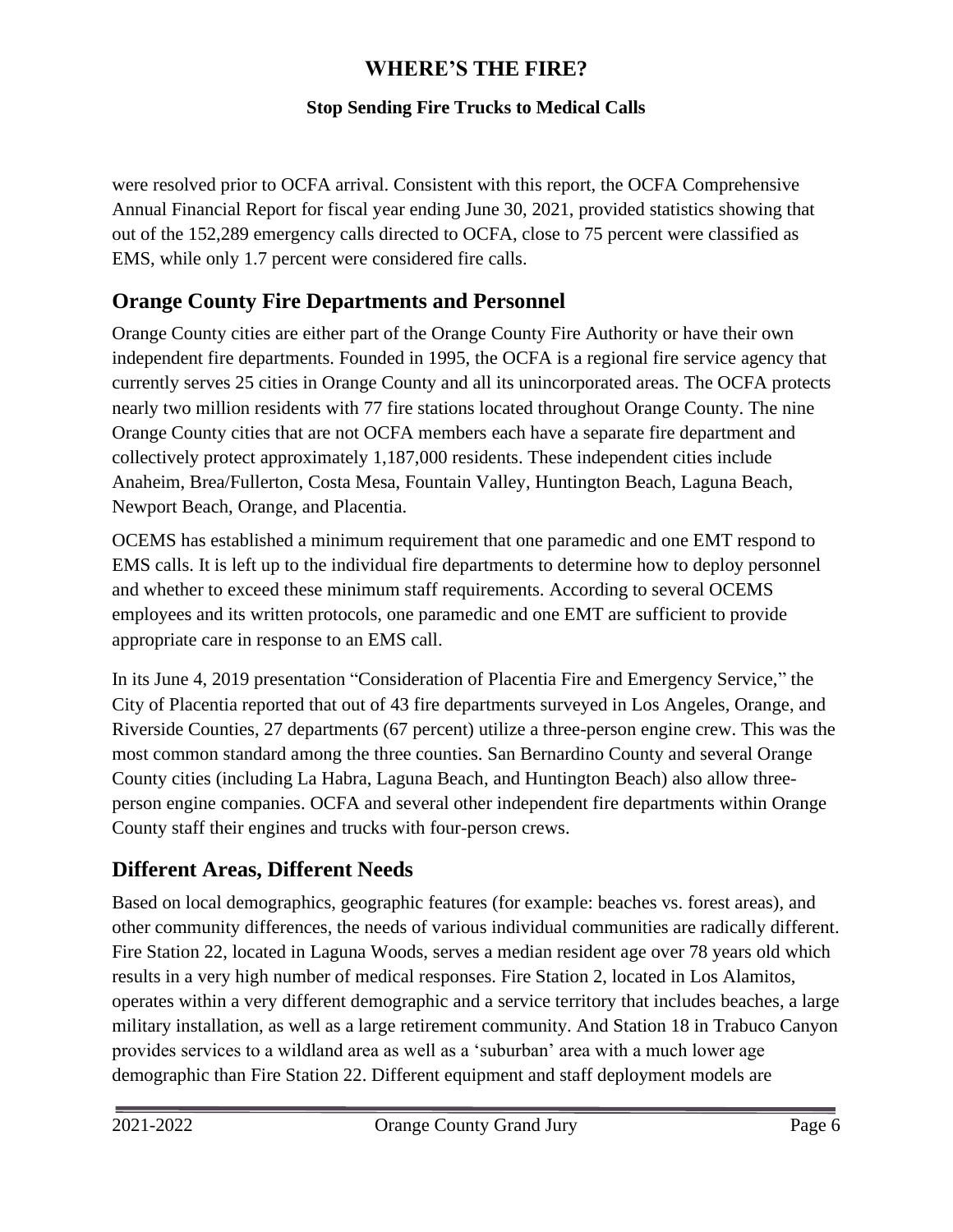#### **Stop Sending Fire Trucks to Medical Calls**

warranted for each environment. The OCFA approach appears to be to add 'engines and trucks' to provide service, rather than taking a much more tailored approach. The trend within OCFA has been to remove Paramedic Squad units and replace them with Engines and Trucks.

## <span id="page-8-0"></span>**Anatomy of a Medical Call: Dispatch to Response.**

The goal of any emergency responder is to arrive on site quickly with the appropriate equipment and personnel needed to handle the emergency. The goal of a tiered dispatch system is to match the emergency with the appropriate level of response in terms of urgency, personnel, and equipment.

The most well-known of the tiered dispatch systems is the Clawson system of priority dispatch. Emergency medical dispatchers use call screening to determine what level of response is required by determining what Clawson refers to as the four commandments of medical dispatch: 1) chief complaint, 2) approximate age, 3) status of consciousness, and 4) status of breathing.

Several of the independent city departments are members of Metro Cities Fire Authority, also known as Metro Net Fire Dispatch or Metro Net, a joint powers agency that provides professional dispatch services for fire and emergency medical services. Metro Net uses a modified version of the Clawson model software to triage medical calls. Once it has been established that the call is for medical services, the dispatchers use a software package to walk through triage questions.

OCFA uses a severity model based loosely on the Clawson system for assessing medical emergency calls. Dispatch employees make a preliminary determination as to the nature and severity of the medical emergency through a series of carefully designed questions and computer applications. However, regardless of the preliminary assessment, a full ALS response is dispatched. This means that an engine or truck staffed with four personnel, often in partial or full firefighter turnout, is dispatched, at least two of whom are paramedic/firefighters. A transport ambulance with two EMT trained attendants is also dispatched, regardless of the classification of the medical emergency.

## <span id="page-8-1"></span>**Firefighter Fatigue**

Overworked and fatigued firefighters have been the topic of several articles and commentaries in counties throughout the State, and Orange County is no exception. There are staff shortages due to retirements. Firefighters have been forced to take extra shifts when voluntary coverage is not available. This can occur when firefighters are out ill, injured, on workers' compensation, or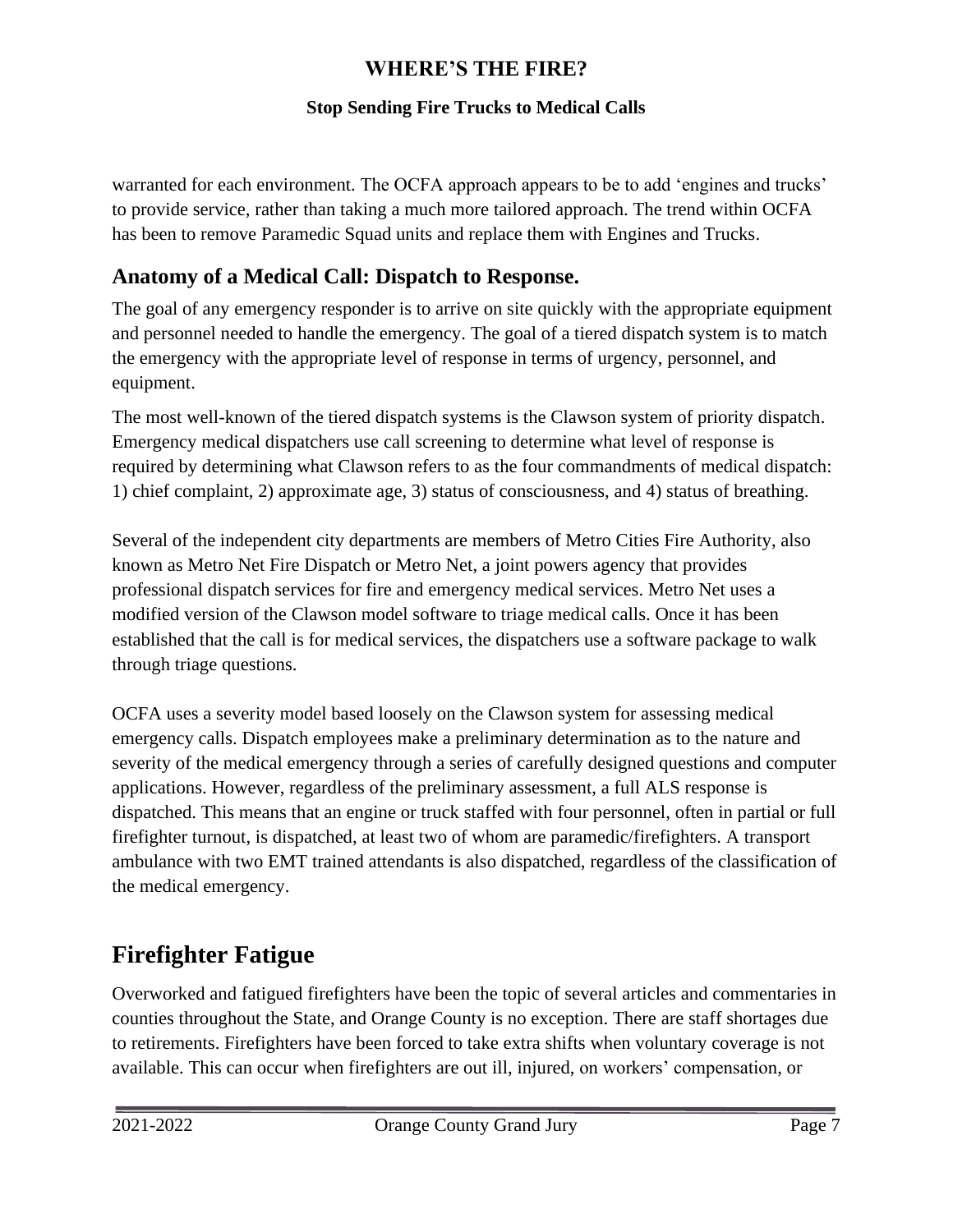#### **Stop Sending Fire Trucks to Medical Calls**

absent for personal reasons. Absences have been exacerbated by the COVID pandemic and the increased prevalence of wildfires. According to the OCFA, "The volume of vacant shifts is substantially exceeding the overtime our firefighters wish to work."<sup>6</sup> As publicly explained by OCFA Fire Chief Brian Fennessy, "Workplace burnout is an occupational phenomenon marked by exhaustion, negativity to one's job, and reduced professional efficacy."<sup>7</sup>

Compulsory overtime work, often referred to as "forced hiring," is not new. While an increase in wildfires as well as the various reasons described above contribute to the firefighter shortage, routinely and unnecessarily sending out fire engines and trucks with the fire personnel required to staff that equipment is also a contributing factor. Using ambulances and other similar paramedic assessment units (PAUs) or paramedic squad units that are more efficient, nimble, and less personnel-intensive would substantially reduce the demand on firefighters leading to a reduction in work time and stress for on-duty firefighters. This is especially important when they are working compulsory overtime.

## <span id="page-9-0"></span>**The Different Approaches to EMS Response in Orange County**

### <span id="page-9-1"></span>**Independent City Fire Departments**

Several long-established cities in Orange County have independent fire departments. Examples include Anaheim Fire and Rescue, Huntington Beach Fire Department, Fullerton Fire Department, and Laguna Beach Fire Department. Most of these departments utilize Metro Net (described above) as their dispatcher. Even though medical priorities are evaluated by the Metro Net dispatcher, in most cases an engine or truck with firefighter/paramedics is dispatched to the incident, along with an EMT ambulance, regardless of the severity of the medical call. OCFA and Metro Net communicate when necessary.

To avoid competition and to ensure quality of service, OCEMS is also responsible for contracting qualified ambulance companies to service a particular geographic area, known as Exclusive Operating Areas (EOA) for patient transport to hospitals. However, some cities can own and operate ambulances that are not subject to the EOA ambulance agreements provided by OCEMS. Under California law, only cities that had their own ambulance services prior to 1980 (including cities served by OCFA) have the option of purchasing or contracting for their own ambulances. Those cities may also contract with private ambulance companies independently of OCEMS.

<sup>6</sup> OC Register, Saavedra, T. and Licas, E.,*"OCFA Firefighters Burned Out By Overtime"* (Oct. 29, 2021). 7 *Ibid*.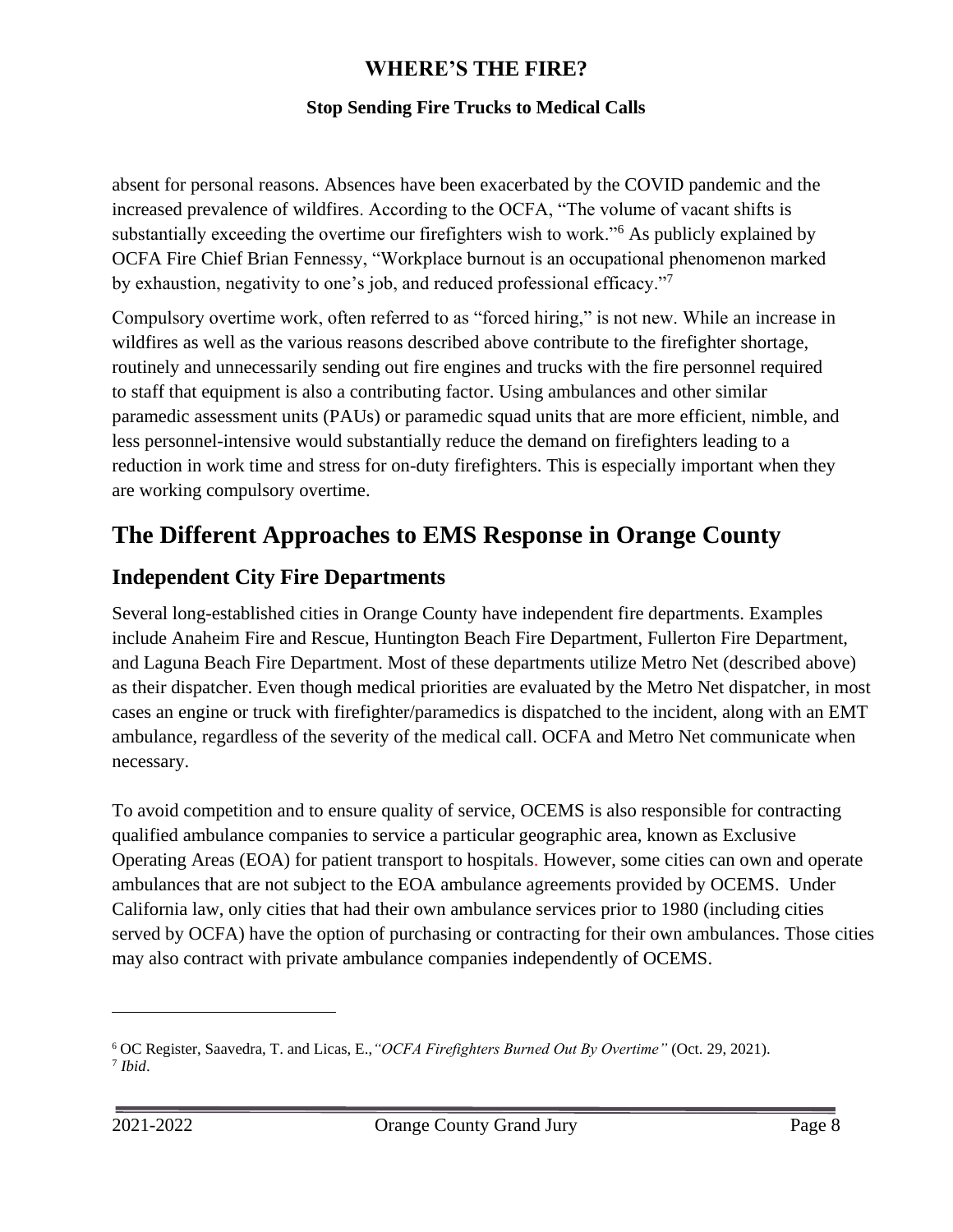#### **Stop Sending Fire Trucks to Medical Calls**

Huntington Beach and Anaheim are two examples of this. Both cities deploy city-owned and operated ambulances which are based in fire stations; however, not all fire stations have ambulances. Where available, the ambulance rolls concurrently with the fire apparatus and typically arrives at the same time. The consensus among those interviewed indicated that this is a far better scenario in terms of overall response than relying on contracted private ambulances. There are also significant economic and long-term staffing advantages associated with this model. One example is that having EMTs working within the fire department serves as a pipeline for developing qualified firefighter paramedics. A disadvantage, however, is that city-owned ambulances are not subject to required inspection and approval by OCEMS, which the Orange County Grand Jury finds problematic.

Other benefits to cities able to operate their own ambulances are potential economic and service advantages for residents. In those cases, fees for ambulance services are payable to the city either by individuals or through medical insurance. Those fees typically offset the costs and, in some cases, provide marginal revenue. That excess revenue can be then provided to the overall city Fire/EMS department budgets to enhance services.

Most of the independent city fire agencies within Orange County offer a paramedic subscription service for residents and local businesses. An annual fee (around \$60 per household) provides "free" paramedic services to subscribers. Otherwise, there is a per-call fee charged which is not typically covered by health insurance companies. Huntington Beach, Fountain Valley, and Anaheim are examples of cities with subscription paramedic services. The fees cover many of the fire department costs for paramedic services within the jurisdiction.

## <span id="page-10-0"></span>**San Bernardino County Fire Protection District**

For comparison, San Bernardino County uses a staffing model like many other counties in the state. Engines are staffed with a crew of three: a captain, an engineer, an ALS paramedic/firefighter. The captain and engineer are BLS certified. Each engine is considered an ALS response unit. In some areas, depending on budget, there may be an additional paramedic squad unit staffed by an ALS certified paramedic/firefighter and a BLS certified firefighter. These units can participate in rescue activities and carry appropriate rescue equipment. Contract EMS ambulances are provided in parts of the service territory by a private provider while the other areas are covered by the San Bernardino County Fire Protection District Ambulance Operator Program which staffs ambulances with a single function paramedic as well as an EMT.

Dispatch is staffed by Emergency Medical Dispatch (EMD) certified personnel. Each medical call is screened to determine its category and severity. Based on that screening, appropriate response units are dispatched. Typically for a critical situation an engine and an ambulance will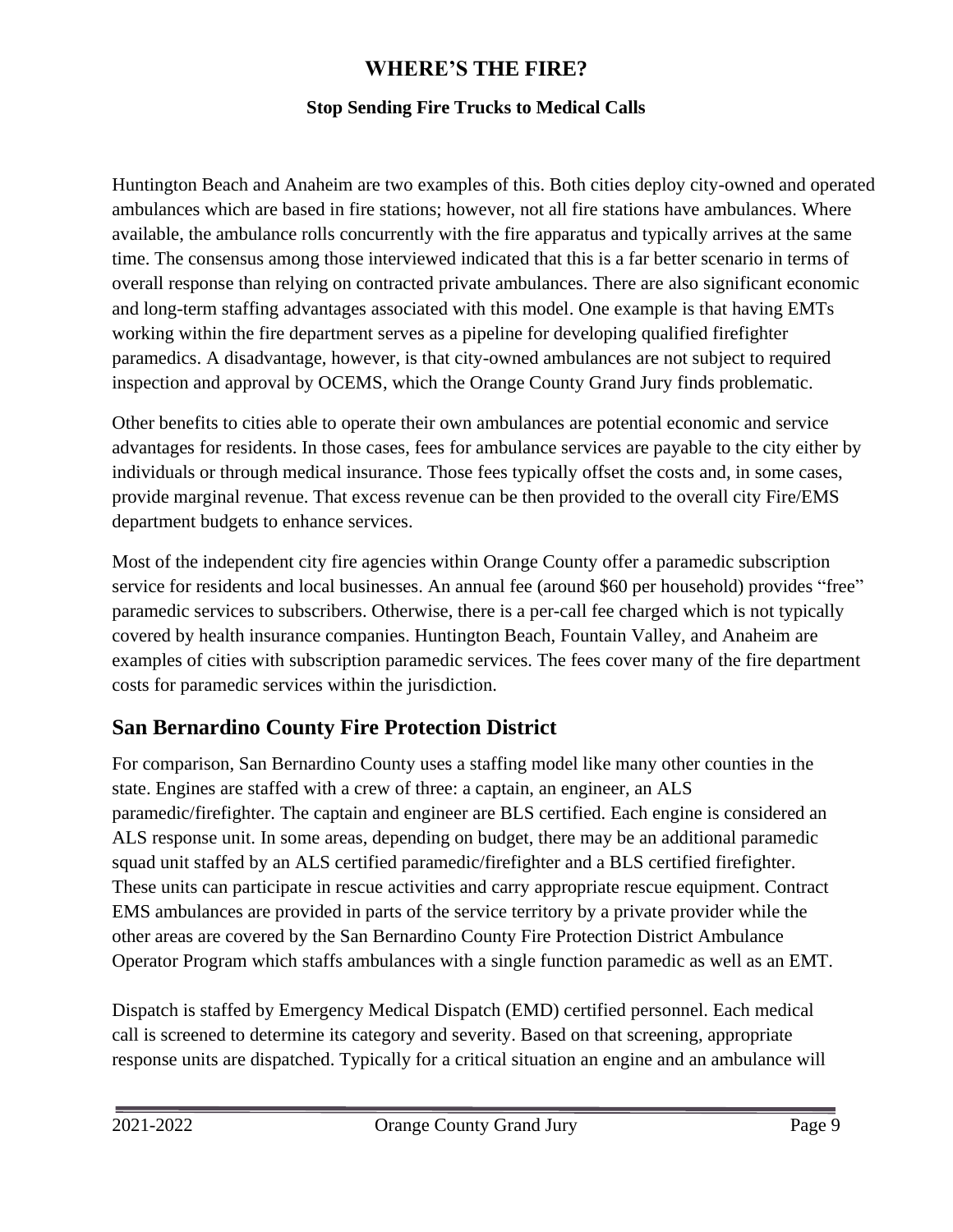#### **Stop Sending Fire Trucks to Medical Calls**

be dispatched Code 3 (lights and sirens). In situations that are deemed to be less critical, the response can be a single unit or a transfer to a nurse's hotline. Their current MOU allows for single paramedics on engines, squads, or aerial ladder trucks.

## <span id="page-11-0"></span>**Placentia Model for EMS – A New Approach**

Due to severe economic pressures, in 2019 the City of Placentia notified OCFA that they would be withdrawing from OCFA and forming their own fire department. To save money and become more efficient, Placentia separated the paramedic EMS response team from its Fire Department personnel and contracted with a private ambulance company to deliver EMS paramedic services.

Placentia also decided to keep dispatching responsibilities within its Police Department which receives all 911 calls. The police dispatcher determines whether the police, the Fire Department, a private ambulance EMS unit, or some combination thereof (as in the case of a serious traffic accident) should be dispatched to respond. Based on preliminary reports, the system is efficient and results in faster EMS responses, especially for coronary and stroke cases. <sup>8</sup> This is attributed in large part to the fact that "turnout time" for fire equipment and firefighter personnel (listed at over three minutes and 30 seconds for OCFA) is essentially eliminated with this model. Preliminary statistics show that not only have City costs have gone down, the time taken to appear on site for an EMS call also has been reduced by four minutes, from 9.5 to  $5.5<sup>9</sup>$ 

Despite the positive results and cost savings, Placentia has withstood considerable criticism as well as a lack of cooperation from OCFA and its union.<sup>10</sup> The cost savings could be partially attributed to several factors: its very small geographical area; fewer wildland fires to contend with; no fast-water rescue requirements; and the City's firefighters do not earn the same salary or benefits that OCFA firefighters enjoy. From a cost perspective, why should they be charged by OCFA for services they do not require? Placentia should receive credit for attempting (and in many ways delivering) a new and better approach to EMS.

<sup>8</sup> City of Placentia Fire and Life Safety Department Inaugural Report FY 2020-21, pps. 8-9. 9 *Ibid.*

<sup>10</sup> See, e.g., OCFA Board Meeting, May 26, 2020, comments by Craig Green; Fullerton Observer, *Council and Fire Dept. Clash Over Agreement with Placentia* (June 24, 2020); California Policy Center, Ring, E. *Firefighting in Orange County, Part 3 - Placentia's War for Independence* (July 1, 2020); OC Register, Robinson, A., *Placentia Alleges Retaliation, 'Unprofessional Behavior' After Vote to Quit OCFA* (June 28, 2019); Correspondence between OCFA, OCEMS and Placentia Fire Dept.; Interviews.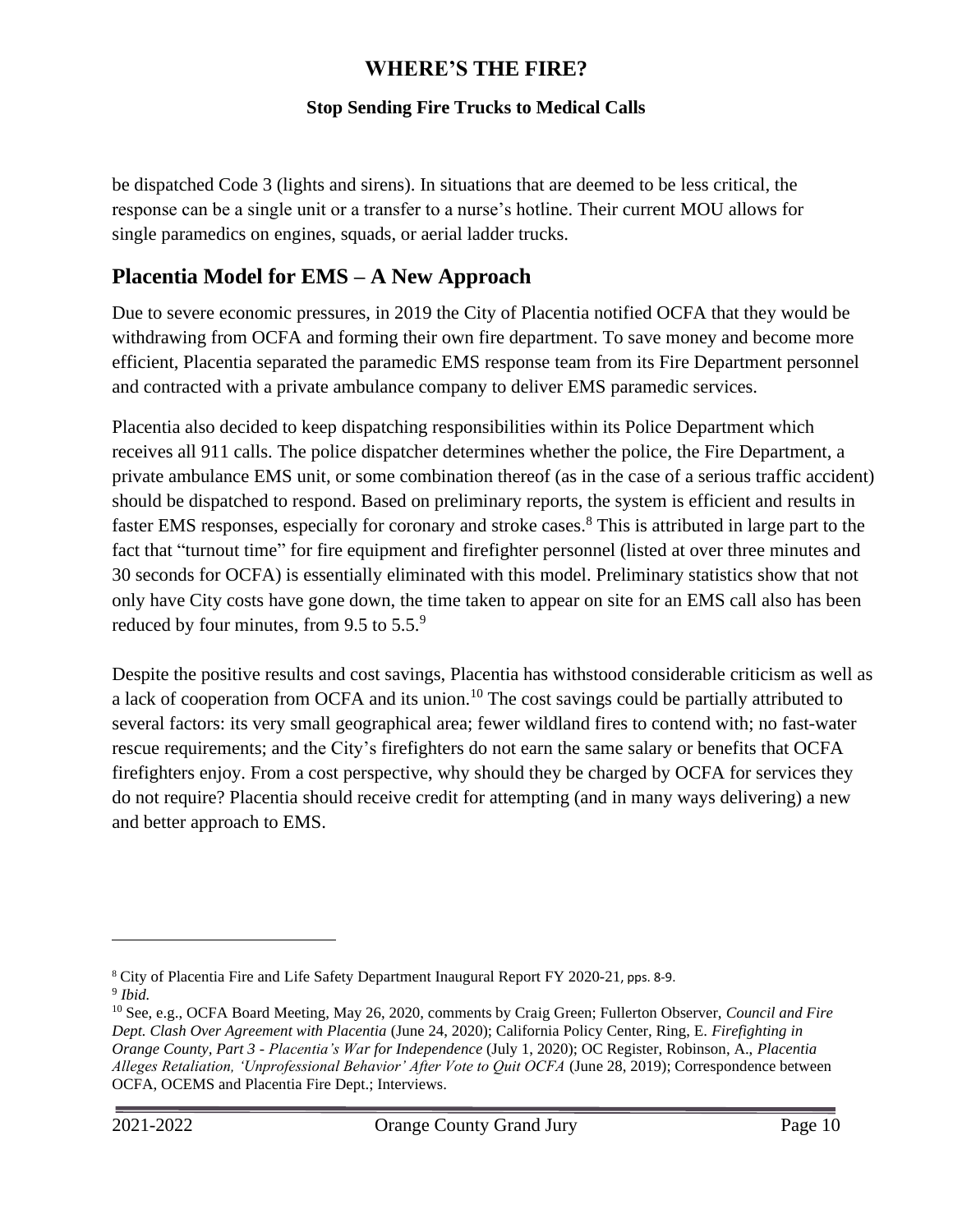#### **Stop Sending Fire Trucks to Medical Calls**

## <span id="page-12-0"></span>**Orange County Fire Authority**

As noted above, OCFA makes an initial determination as to the nature and severity of the medical emergency. Regardless of the preliminary assessment, a full ALS response is dispatched. This means that an engine or truck company, staffed with at least two paramedic/firefighters, two EMT trained firefighters, and a transport ambulance with two EMT trained attendants is sent to the scene. While this approach means less time is spent with the caller before the dispatch for services occurs, it also results in a minimum of six people and two vehicles being dispatched for all EMS calls, even for minor medical events. The OCFA MOU with the firefighter's union specifies a minimum of two paramedic/firefighters on each ALS unit.

OCEMS agrees that a single PAU unit staffed with a paramedic and EMT provides the service needed for most types of emergency medical calls if the requests for service are properly triaged and dispatched based on medical priority.<sup>11</sup>

In a 2014 OCFA-commissioned report,<sup>12</sup> recommendations included the following:

Formally establish "criteria based" dispatch protocols to allow a single unit response to those incidents triaged as non-life threatening. Staff the majority of fire engines with three personnel, one of whom is a paramedic; in areas considered hard to cover, or those lacking an effective response force coverage (for example areas covered by stations 40 and 53), staff fire engines with four persons, two being paramedics. Response to a lifethreatening incident would be two units.

For nonlife-threatening incidents, any response unit can be dispatched. If for example, a squad and engine are both available and the same distance from the incident the squad can be dispatched preserving the engine in the event of a fire incident.

Because over 75 percent of all fire dispatch calls are for medical emergencies, dispatching an ALS response with a truck or engine to every emergency medical call does not make sense and results in a consistent over-deployment of equipment and personnel.

Avoiding the dispatch of fire engines and trucks offers an additional advantage. If one (or both) of the responding firefighter/paramedics must accompany the patient in the ambulance to the hospital, then their engine typically follows the ambulance to the hospital. The fire engine and its crew must wait until the hospital staff takes charge of the patient and releases the paramedic to

<sup>11</sup> OCEMS Policy #330.70

<sup>12</sup> Emergency Services Consulting, *OCFA Standards of Coverage and Deployment Plan*, pp. 146-47 (2014).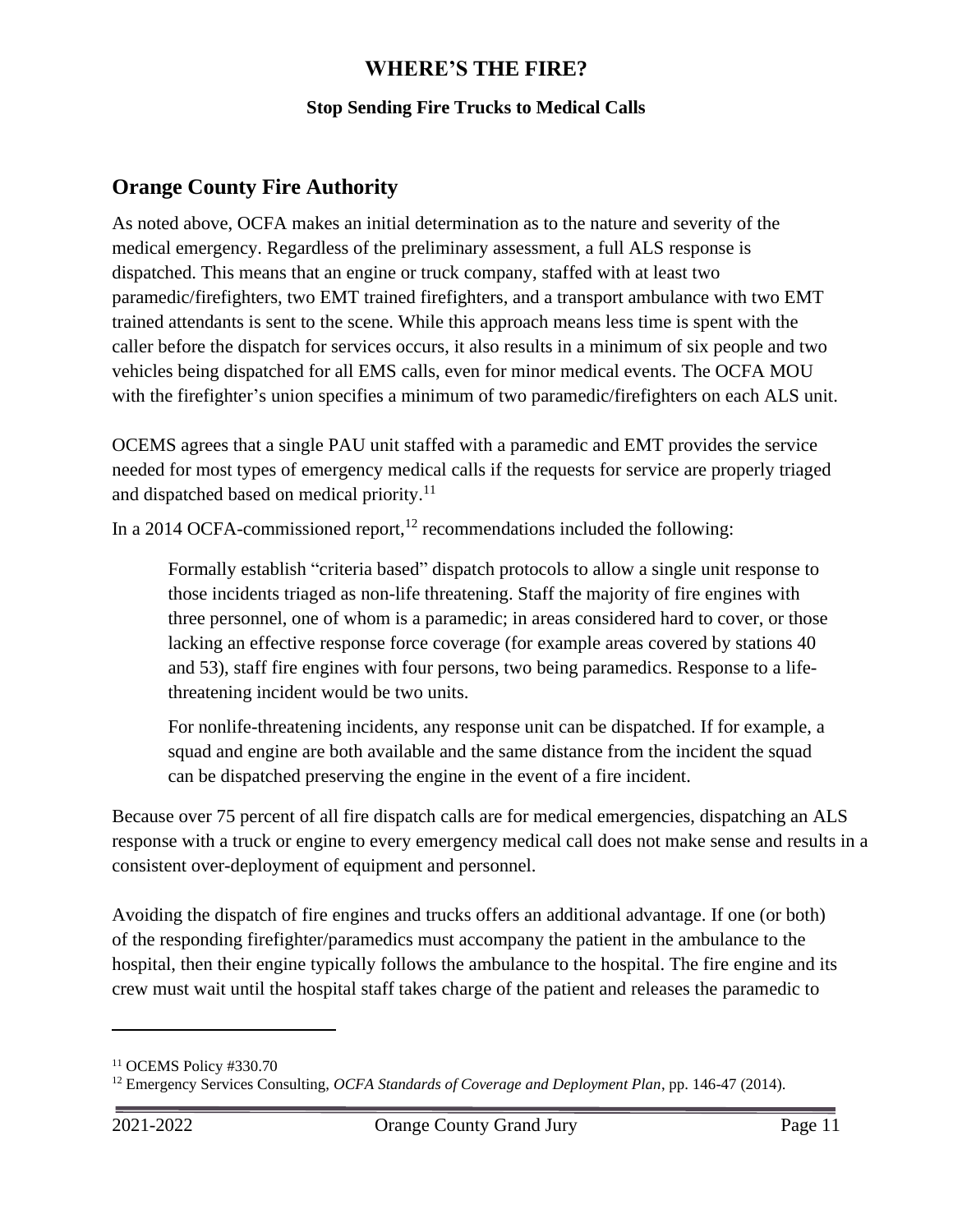#### **Stop Sending Fire Trucks to Medical Calls**

rejoin their unit. The time the engine or truck is out of service waiting for the firefighter paramedic to be released is referred to as "wall time." COVID-19 has made wall time longer as many emergency rooms have not been able to deal with the high volumes of patients, resulting in much longer wait times and potential degradation of service.

Within OCFA's jurisdiction, there are at least two geographic areas with even higher medical emergency call volumes. One such area is Laguna Woods which is served by OCFA Station 22. Laguna Woods comprises 3.1 square miles and is home to approximately 16,000 residents with a median age of over 78. Notwithstanding its size, Laguna Woods has the same number of calls as the City of Tustin, which consists of a service territory of 11.1 square miles and a population of approximately 80,000. The table below depicts the high volume of calls and the proportion of medical calls between the two areas with the overall same number of calls.<sup>13</sup>

| <b>CITY</b> | <b>POPULATION</b> | <b>SIZE</b><br>(Sq Miles) | # EMS<br><b>CALLS</b> | # FIRE<br><b>CALLS</b> | # TOTAL<br><b>CALLS</b> |
|-------------|-------------------|---------------------------|-----------------------|------------------------|-------------------------|
| Laguna      |                   |                           |                       |                        |                         |
| Woods       | 16,000            | 3.31                      | 4,876                 | 24                     | 5,000                   |
|             |                   |                           |                       |                        |                         |
| Tustin      | 80,000            | 11.14                     | 4,062                 | 95                     | 5,395                   |

| <b>CITY</b> | % EMS<br><b>CALLS/TOTAL</b> | <b>CALL/POP</b> | <b>EMS</b><br><b>CALLS/POP</b> | % FIRE<br><b>CALLS/POP</b> | % EMS<br><b>CALLS/SIZE</b> |
|-------------|-----------------------------|-----------------|--------------------------------|----------------------------|----------------------------|
| Laguna      |                             |                 |                                |                            |                            |
| Woods       | 97.52%                      | 31.25%          | 30.48%                         | 0.48%                      | 2.07%                      |
| Tustin      | 75.29%                      | 6.74%           | 5.08%                          | 1.76%                      | 1.39%                      |

While averaging just two fire calls each month, Laguna Woods is equipped with two Type 1 Engines and one aerial truck. Given the size and weight of these large fire vehicles, there is unnecessary wear and tear on the streets of Laguna Woods when Station 22 equipment is sent out on such a high volume of simple medical calls. Replacement of one of the two Type 1 Engines assigned to Station 22 with two paramedic squad vehicles would save the expense of wear and tear, maintenance, equipment, and operating costs. It would also result in faster response times since the time it takes for fire personnel to gear up and get the larger trucks to move out is at

<sup>13</sup> OCFA Comprehensive Annual Financial Report, FY ending June 30, 2021, pp. 135, 142-43.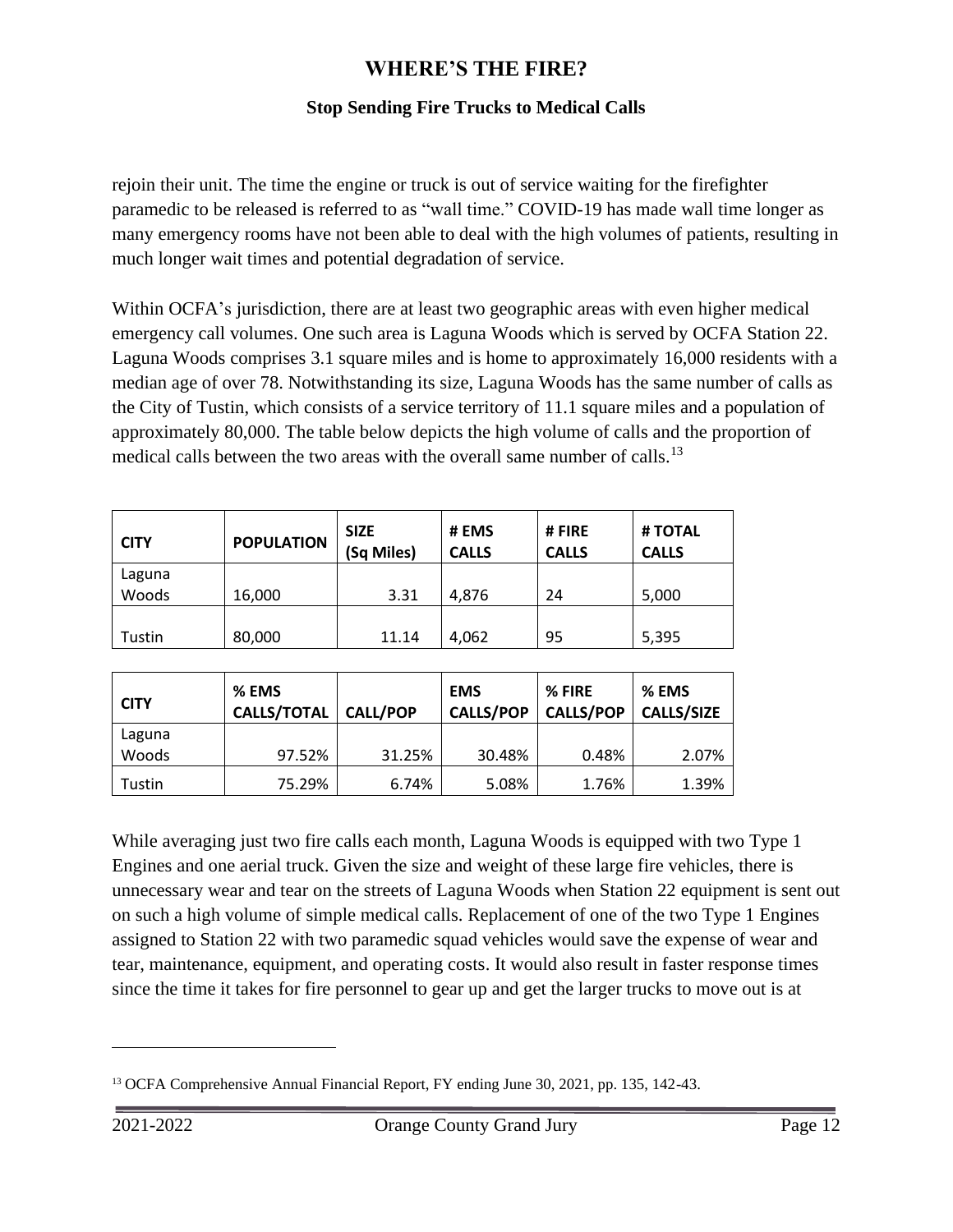#### **Stop Sending Fire Trucks to Medical Calls**

least two minutes longer than for the smaller vehicles to roll out.<sup>14</sup> Although that approach adds a fourth paramedic unit to the service area, causing a shift in assignments, additional staffing would not be necessary. Additionally, the cost of two fully equipped paramedic squad vehicles is less than the cost of a single Type 1 Engine. The typical cost for a fully equipped Type 1 engine is between \$750,000 and \$1,000,000 as opposed to the typical cost for a fully equipped Paramedic Squad vehicle (based on a Ford F-350 Super Duty Diesel chassis) which is under \$200,000.<sup>15</sup>

### <span id="page-14-0"></span>**Friction Between OCEMS and OCFA**

Fractures between OCEMS, the OCFA, and independent city Fire Chiefs are apparent. This is exemplified in a letter written to OCEMS from the Fire Chiefs that pointed to OCEMS's "offensive" action in implementing policy changes without prior notice or collaboration. This complaint was made despite the Fire Chiefs' specific acknowledgment in the same letter that a joint advisory committee had been formed and had been discussing the issues.<sup>16</sup>

Despite the OC Fire Chiefs' complaint about OCEMS overstepping its authority, the only example provided to the Orange County Grand Jury was the emergency action taken by OCEMS in 2021 when hospitals were backed up. This caused long wait-times for first responders who transported patients to the emergency room and kept them unavailable to respond to other emergencies. In response, OCEMS introduced an emergency measure which allowed EMT and paramedic transporters to leave patients in the hands of the hospital on a portable cot provided by the ambulance squad.<sup>17</sup> Although the change addressed the fire departments' problem of extended "wall time" for fire paramedics, it resulted in a strong rebuke from Fire Chiefs for failing to provide adequate notice to them or provide an opportunity to collaborate. Although OCEMS could possibly have provided better notice to OCFA and the independent Fire Chiefs, the OCEMS appeared to be working in the best interest of all parties involved. This was a fact that was, at best, only begrudgingly acknowledged by a few OCFA union representatives and other fire agency personnel.

Tensions have been further exacerbated by COVID and the demand placed on ambulances that, reportedly, have failed to respond to calls in a timely manner. The extent of the problem is debatable. However, the OCFA Fire Chief took the problem into his own hands. In December 2021, the OCFA Chief directed that all EMS responses be classified as Code 3 to speed up ambulance response times. A

<sup>14</sup> Citygate Associates, Inc., *Standards of Coverage Service Level Assessment* OCFA, p. 8 (June 2020).

<sup>&</sup>lt;sup>15</sup> OCFA Comprehensive Annual Financial Report, FY ending June 30, 2021, p. 148.

<sup>&</sup>lt;sup>16</sup> Letter from OC Fire Chiefs Association to OCEMS, November 8, 2021.

<sup>&</sup>lt;sup>17</sup> OCEMS Temporary Suspension of Diversion and Actions to Reduce APOTs, December 29, 2021.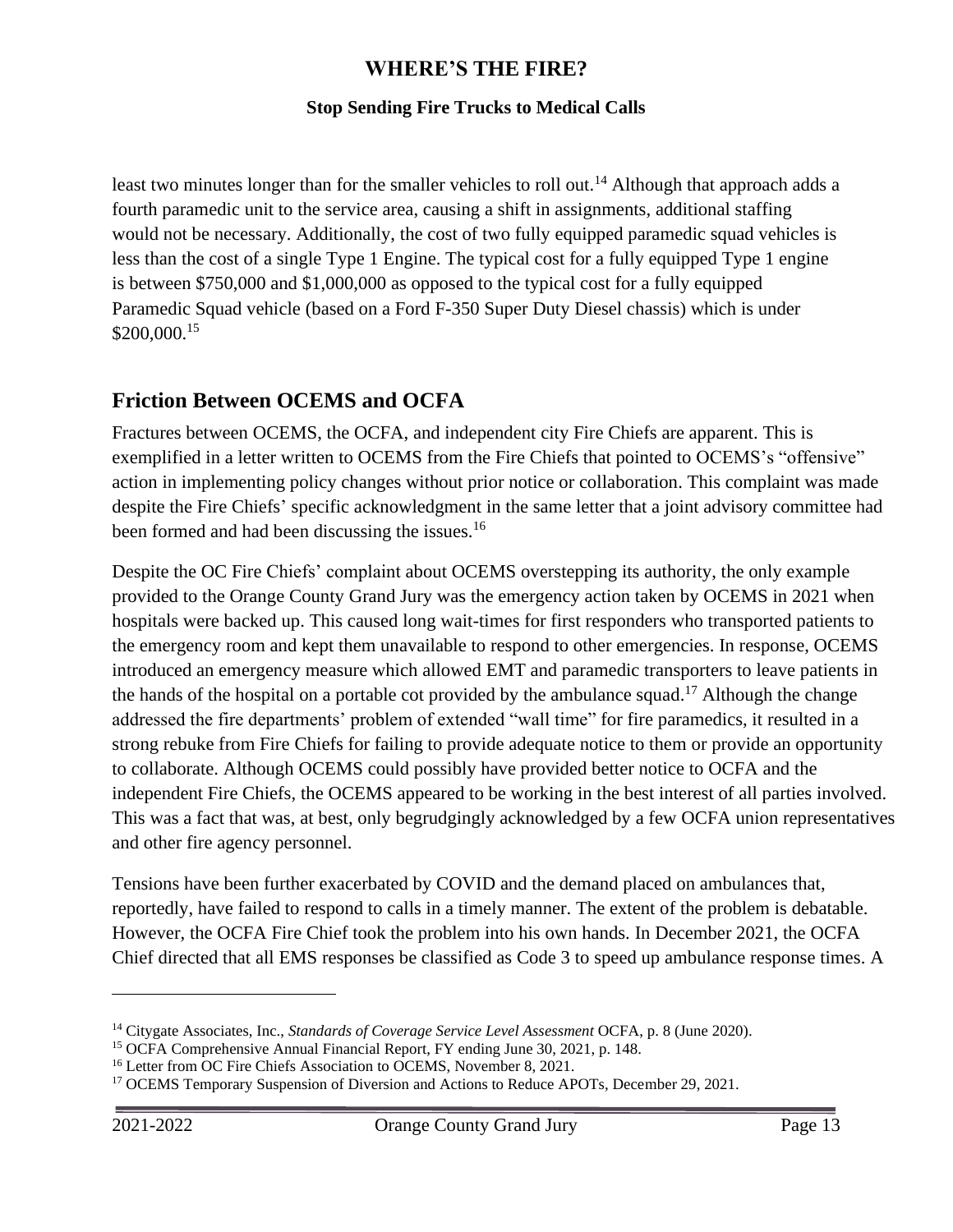#### **Stop Sending Fire Trucks to Medical Calls**

Code 3 response requires lights and sirens.<sup>18</sup> Code 3 responses have been shown to pose a significantly greater danger to the public and emergency personnel.<sup>19</sup> The Orange County Grand Jury is concerned that this OCFA directive and the power struggles existing between the Fire Chiefs Association and OCEMS may be viewed as self-serving rather than serving the best interests of the public.

Similar acrimony was evident when OCEMS received pointed criticism for taking a position on 2021 proposed legislation that was pending in Sacramento that directly affected OCEMS without conferring with the OCFA or independent Fire Chiefs. While Orange County fire leadership is free to disagree with the position taken by OCEMS, OCEMS had no obligation to consult with them prior to advocating for itself in Sacramento.

There is consensus from both sides that the problems between these entities have escalated over the past year; however, there have been some recent signs of better collaboration and communication.

## <span id="page-15-0"></span>**COMMENDATIONS**

- Fire department personnel for their professional service and steadfast concern for public safety.
- All Emergency Medical Services personnel for their tireless efforts on behalf of Orange County residents.
- Interviewees for their cooperation and time spent with the Orange County Grand Jury to explore these issues.
- Special commendation to the City of Placentia for innovation in the face of concerted opposition.

## <span id="page-15-1"></span>**FINDINGS**

F1 Despite fire departments throughout Orange County having evolved into emergency medical departments, most have not updated their emergency response protocols accordingly, but have simply absorbed emergency medical responses into their existing fire response models.

<sup>&</sup>lt;sup>18</sup> Correspondence from OCFA to OC Public Health, cc: County Executive Officer, January 25, 2022.

<sup>&</sup>lt;sup>19</sup> Joint Statement on Lights & Siren Vehicle Operations on Emergency Medical Services (EMS) Responses February 14, 2022.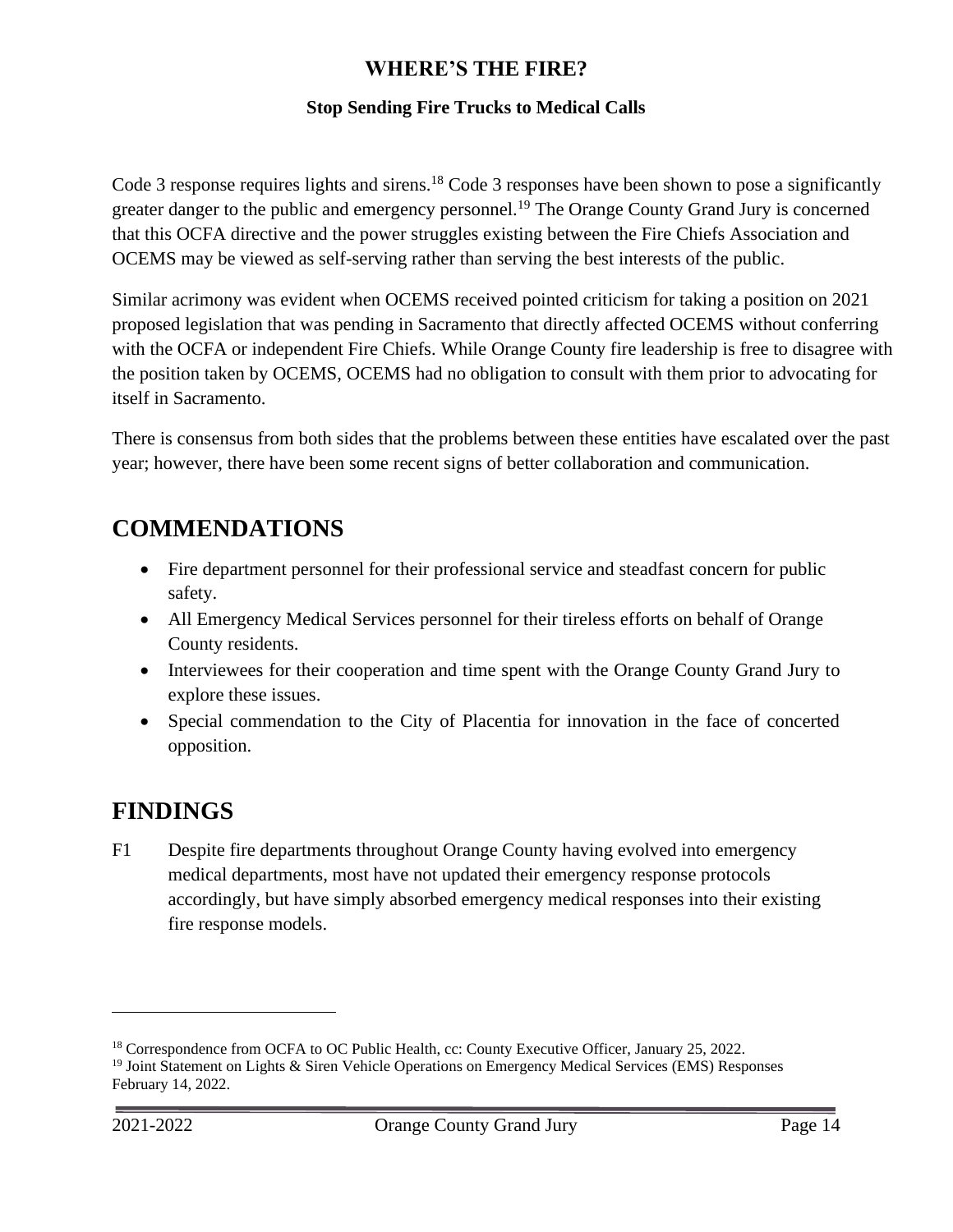#### **Stop Sending Fire Trucks to Medical Calls**

- F2 Despite use of a tiered dispatch system, OCFA's deployment of resources for medical responses are the same for nearly all calls, resulting in unnecessary wear and tear on expensive fire-fighting equipment and public infrastructure.
- F3 ALS staffed ambulances or smaller squad vehicles are often the most appropriate response to medical calls and do not compromise the quality of medical care.
- F4 There has been a breakdown of communication and trust between OCEMS and Orange County Fire Chiefs.
- F5 Over-deployment of firefighters for medical calls contributes to the current climate of forced hiring and firefighter fatigue.
- F6 Code 3 response is over utilized by OCFA, unnecessarily putting the responders and public at risk.
- F7 Since the outbreak of the COVID pandemic, there has been an emergency medical personnel shortage. The pandemic also has contributed to longer wait times at hospitals resulting in firefighter personnel being out of service for longer periods.
- F8 There are specific areas within Orange County, such as Laguna Woods and Seal Beach, that have an extremely high percentage of medical calls which, under the current model, results in the stations servicing those communities to require two engines.
- F9 OCEMS has the authority and responsibility to inspect all for-profit ambulances operating in Orange County; however, publicly owned ambulances are not automatically subject to OCEMS oversight.
- F10 Placentia's changes to the emergency medical response protocols after leaving OCFA have resulted in improved medical call response times.

## <span id="page-16-0"></span>**RECOMMENDATIONS**

- R1 As recommended in the 2012 and 2014 OCFA Standards of Coverage and Deployment Plans, as well as other studies, the Grand Jury recommends that, by 2024, all Orange County fire agencies utilize criteria-based dispatch protocols and send a single unit response to those incidents triaged as non-life-threatening (BLS). F1, F2, F5
- R2 By 2024, OCFA should station a paramedic squad vehicle, which is more nimble and less costly to operate, in place of a second engine in stations with high volumes of medical calls. F8
- R3 OCFA should immediately stop the practice of requesting Code 3 responses on all nonlife threatening (BLS) calls. F6
- R4 While OCEMS should recognize how certain policy changes may pose operational challenges to emergency responders in the field, fire leadership should recognize and respect the independent oversight authority and expertise of OCEMS. F4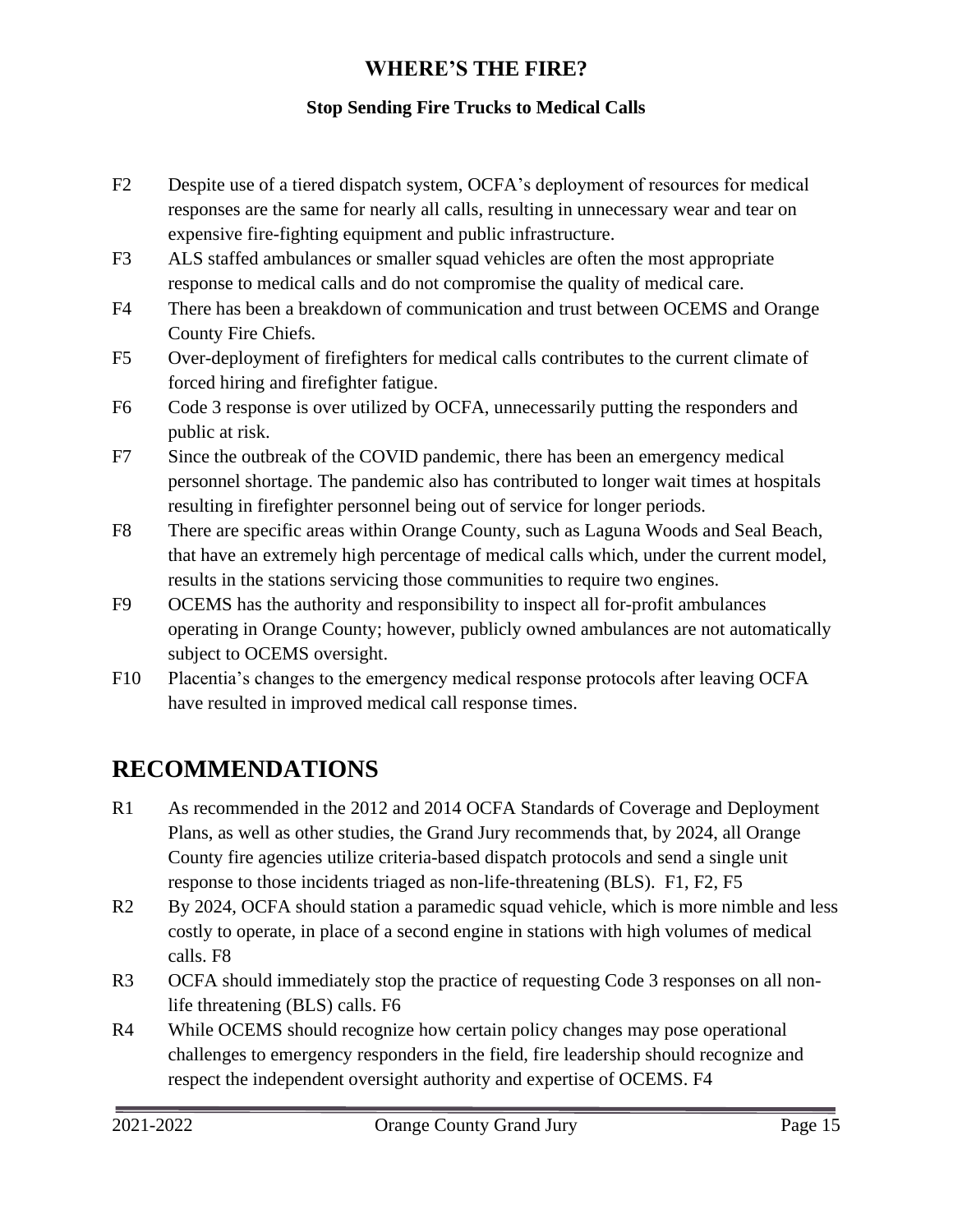#### **Stop Sending Fire Trucks to Medical Calls**

R5 Departments with publicly owned ambulances should allow OCEMS to inspect their ambulances for compliance with State EMS guidelines and adopt OCEMS recommendations. F9

## <span id="page-17-0"></span>**RESPONSES**

California Penal Code Section 933 requires the governing body of any public agency which the Grand Jury has reviewed, and about which it has issued a final report, to comment to the Presiding Judge of the Superior Court on the findings and recommendations pertaining to matters under the control of the governing body. Such comment shall be made *no later than 90 days* after the Grand Jury publishes its report (filed with the Clerk of the Court). Additionally, in the case of a report containing findings and recommendations pertaining to a department or agency headed by an elected County official (e.g. District Attorney, Sheriff, etc.), such elected County official shall comment on the findings and recommendations pertaining to the matters under that elected official's control *within 60 days* to the Presiding Judge with an information copy sent to the Board of Supervisors.

Furthermore, California Penal Code Section 933.05 specifies the manner in which such comment(s) are to be made as follows:

(a) As to each Grand Jury finding, the responding person or entity shall indicate one of the following:

- (1) The respondent agrees with the finding.
- (2) The respondent disagrees wholly or partially with the finding; in which case the response shall specify the portion of the finding that is disputed and shall include an explanation of the reasons therefor.

(b) As to each Grand Jury recommendation, the responding person or entity shall report one of the following actions:

- (1) The recommendation has been implemented, with a summary regarding the implemented action.
- (2) The recommendation has not yet been implemented, but will be implemented in the future, with a time frame for implementation.
- (3) The recommendation requires further analysis, with an explanation and the scope and parameters of an analysis or study, and a time frame for the matter to be prepared for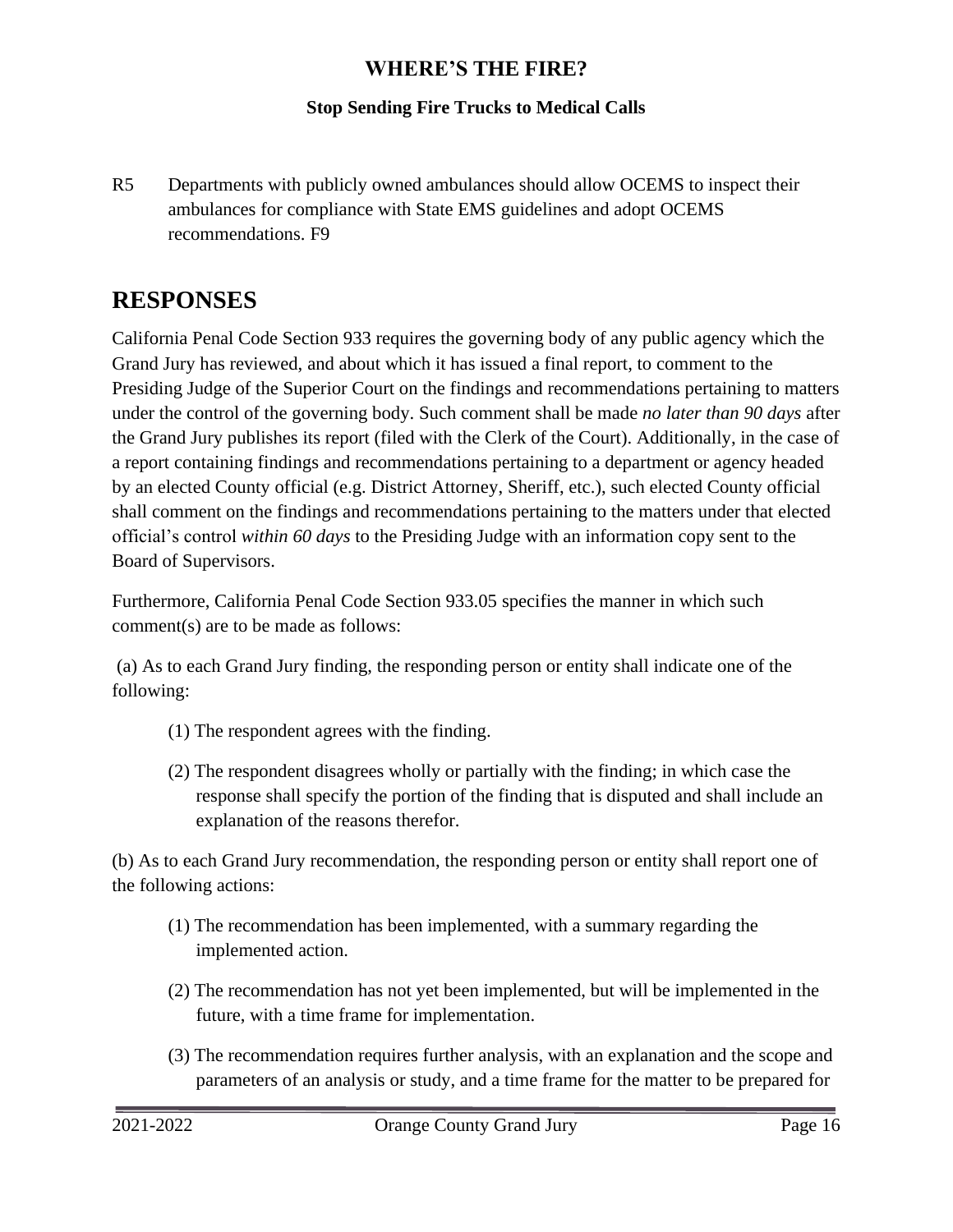#### **Stop Sending Fire Trucks to Medical Calls**

discussion by the officer or head of the agency or department being investigated or reviewed, including the governing body of the public agency when applicable. This time frame shall not exceed six months from the date of publication of the Grand Jury report.

(4) The recommendation will not be implemented because it is not warranted or is not reasonable, with an explanation therefor.

(c) If a finding or recommendation of the Grand Jury addresses budgetary or personnel matters of a county agency or department headed by an elected officer, both the agency or department head and the Board of Supervisors shall respond if requested by the Grand Jury, but the response of the Board of Supervisors shall address only those budgetary /or personnel matters over which it has some decision-making authority. The response of the elected agency or department head shall address all aspects of the findings or recommendations affecting his or her agency or department.

## <span id="page-18-0"></span>**Responses Required**

Comments to the Presiding Judge of the Superior Court in compliance with Penal Code §933.05 are required from:

| 90 Day Response<br>Required        | $\Gamma$ <sup>1</sup>     |                          | --                       | HД  | E5<br>. . | F <sub>6</sub>           | <b>TD</b> | $\Gamma C$                | EС                               |  |
|------------------------------------|---------------------------|--------------------------|--------------------------|-----|-----------|--------------------------|-----------|---------------------------|----------------------------------|--|
| - Board of L<br>Directors<br>IC FA | $\mathbf{r}$<br>$\lambda$ | $\overline{\phantom{a}}$ | $\overline{\phantom{a}}$ | . . | $\lambda$ | $\overline{\phantom{a}}$ |           | $\mathbf{r}$<br>$\lambda$ | $ -$<br>$\overline{\phantom{a}}$ |  |

| 90 Day Response Required       | R <sub>2</sub> | $\Box$ R3 | R4 | R <sub>5</sub> |
|--------------------------------|----------------|-----------|----|----------------|
| <b>OCFA Board of Directors</b> |                |           |    |                |

| 90 Day Response Required              | $\mathbf{E}$ | --                | HД | $\mathbf{r}$<br>⊥ ~ | F <sub>6</sub> | E7 | E۶ | $E$ C                           |  |
|---------------------------------------|--------------|-------------------|----|---------------------|----------------|----|----|---------------------------------|--|
| County of Orange Board of Supervisors |              | $ -$<br>$\lambda$ | ∡⊾ |                     |                |    |    | - 1<br>$\overline{\phantom{a}}$ |  |

| 90 Day Response Required              | R2 | $\vert$ R <sub>3</sub> $\vert$ R <sub>4</sub> |  |
|---------------------------------------|----|-----------------------------------------------|--|
| County of Orange Board of Supervisors |    |                                               |  |

| 90 Day Response Required                |  |  | F5 | F <sub>6</sub> | F7 | F8 | FQ |  |
|-----------------------------------------|--|--|----|----------------|----|----|----|--|
| City Councils of Cities of Anaheim,     |  |  |    |                |    |    |    |  |
| Costa Mesa, Fountain Valley, Fullerton, |  |  |    |                |    |    |    |  |
| Huntington Beach, Laguna Beach,         |  |  |    |                |    |    |    |  |
| Newport Beach, and Orange               |  |  |    |                |    |    |    |  |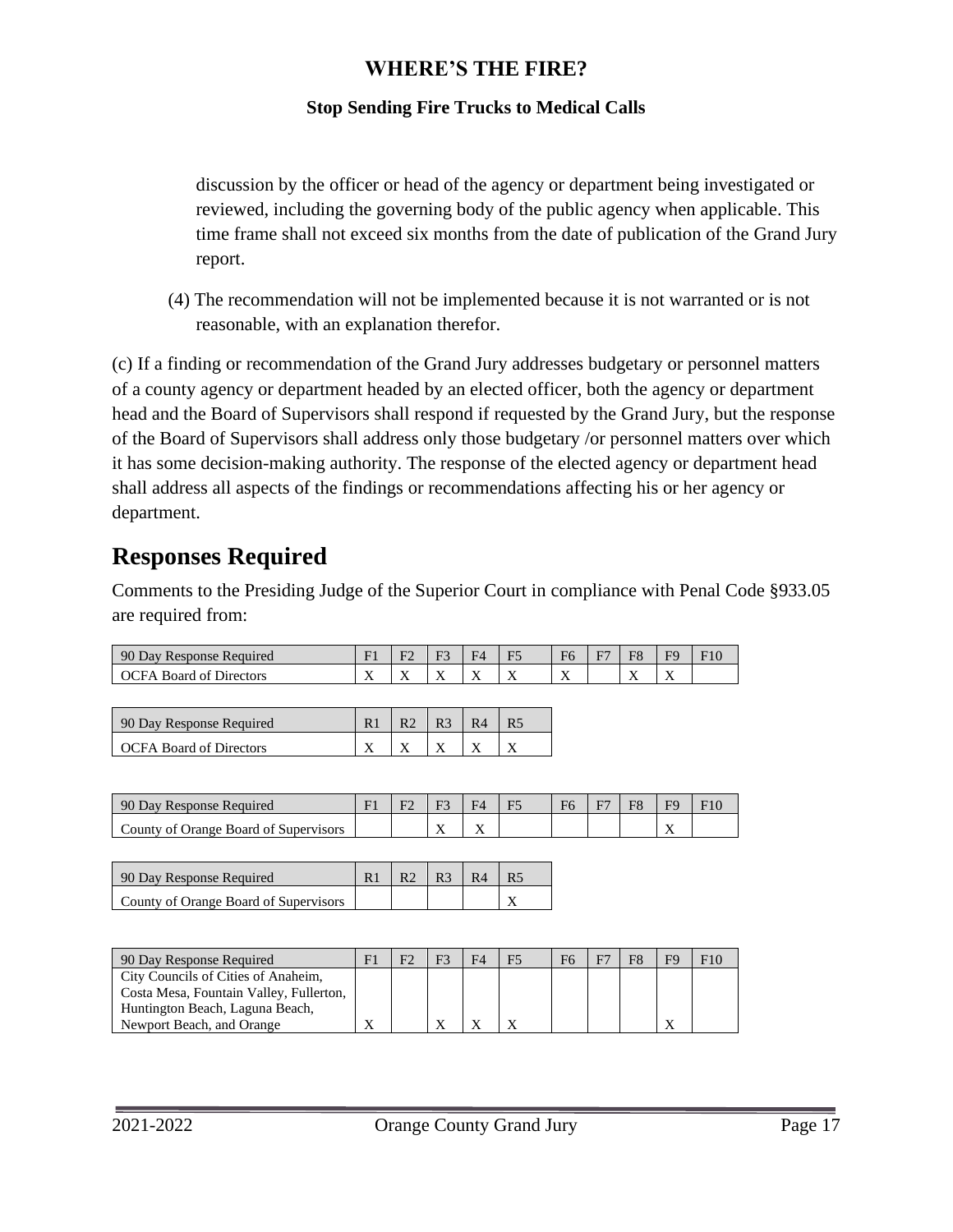#### **Stop Sending Fire Trucks to Medical Calls**

| 90 Day Response Required                | R <sub>1</sub> | R2 | R <sub>3</sub> | R4 | <b>R5</b> |
|-----------------------------------------|----------------|----|----------------|----|-----------|
| City Councils of Cities of Anaheim,     |                |    |                |    |           |
| Costa Mesa, Fountain Valley, Fullerton, |                |    |                |    |           |
| Huntington Beach, Laguna Beach,         |                |    |                |    |           |
| Newport Beach, and Orange               |                |    |                |    |           |

| 90 Day Response Required       | <b>DI</b> | $\mathbf{r}$ | $\mathbf{r}$ | $E$ $\Delta$ | $\mathbf{r}$ | F6 | Е. | $\Gamma C$ | F <sub>C</sub>            |  |
|--------------------------------|-----------|--------------|--------------|--------------|--------------|----|----|------------|---------------------------|--|
| City of Placentia City Council | $\lambda$ |              | $\lambda$    | . .          | $\lambda$    |    |    |            | $\mathbf{v}$<br>$\lambda$ |  |

| 90 Day Response Required       | R2 | $\vert$ R <sub>3</sub> $\vert$ R <sub>4</sub> | R <sub>5</sub> |
|--------------------------------|----|-----------------------------------------------|----------------|
| City of Placentia City Council |    |                                               |                |

## **Responses Requested**

Comments to the Presiding Judge of the Superior Court in compliance with Penal Code §933.05 are requested from:

| 60 Day Response Requested               | F |  | F5 | Е7 | F <sub>8</sub> | F <sub>9</sub> |  |
|-----------------------------------------|---|--|----|----|----------------|----------------|--|
| Fire Chiefs for Cities of Anaheim,      |   |  |    |    |                |                |  |
| Costa Mesa, Fountain Valley, Fullerton, |   |  |    |    |                |                |  |
| Huntington Beach, Laguna Beach,         |   |  |    |    |                |                |  |
| Newport Beach, and Orange               | △ |  |    |    |                |                |  |

| 60 Day Response Requested               | R <sub>1</sub> | R <sub>2</sub> | R <sup>3</sup> | R <sub>4</sub> | R <sub>5</sub> |
|-----------------------------------------|----------------|----------------|----------------|----------------|----------------|
| Fire Chiefs for Cities of Anaheim,      |                |                |                |                |                |
| Costa Mesa, Fountain Valley, Fullerton, |                |                |                |                |                |
| Huntington Beach, Laguna Beach,         |                |                |                |                |                |
| Newport Beach, and Orange               |                |                |                |                |                |

| 60 Day Response<br>Requested | F <sup>1</sup>            | --                | HД  | $\mathbf{r}$<br>н.<br>⊥ ~ | F <sub>6</sub> | E7 | $\Gamma$ | $\Gamma C$                      | 10 |
|------------------------------|---------------------------|-------------------|-----|---------------------------|----------------|----|----------|---------------------------------|----|
| City of Placentia Fire Chief | $\mathbf{v}$<br>$\lambda$ | $ -$<br>$\lambda$ | . . | $\overline{\phantom{a}}$  |                |    |          | - 1<br>$\overline{\phantom{a}}$ |    |

| 60 Day Response Requested    |  | R <sub>3</sub> | R <sub>4</sub> |  |
|------------------------------|--|----------------|----------------|--|
| City of Placentia Fire Chief |  |                |                |  |

| 60P<br>Day Response $\Gamma$<br>Requested | T1<br>. . | $\mathbf{r}$ | F٩                | $\blacksquare$<br>HД     | $\mathbf{L}$ | F6 | E7 | EО | FQ                              |  |
|-------------------------------------------|-----------|--------------|-------------------|--------------------------|--------------|----|----|----|---------------------------------|--|
| Jirector<br>EMS.                          |           |              | $ -$<br>$\lambda$ | $\overline{\phantom{a}}$ |              |    |    |    | - 1<br>$\overline{\phantom{a}}$ |  |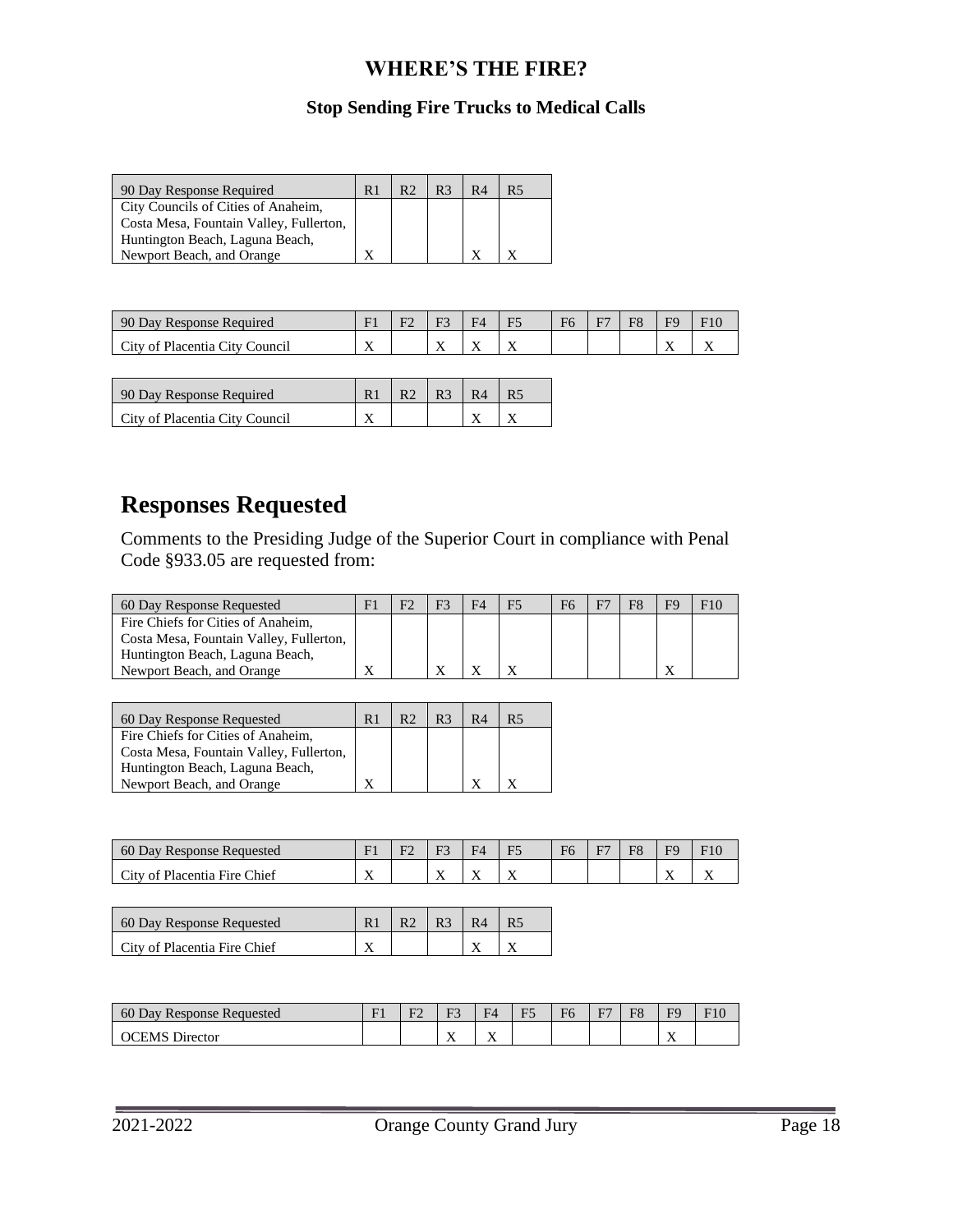#### **Stop Sending Fire Trucks to Medical Calls**

| 60 Day Response Requested |  |  |  |
|---------------------------|--|--|--|
| <b>OCEMS</b> Director     |  |  |  |

## <span id="page-20-0"></span>**REFERENCES**

2010-2011 Santa Clara County Civil Grand Jury Report, "*Fighting Fire or Fighting Change? Rethinking Fire Response Protocol and Consolidation Opportunities*."

2011-2012 Orange County Grand Jury Report, "*Emergency Medical Response in Orange Co.: Where Did All the Fires Go*?"

Anaheim Fire & Rescue Strategic Plan 2013-2018.

Anaheim Fire & Rescue Strategic Plan 2015-2020.

Assembly Bill Nos. 389 and 450 (Oct. 10, 2021).

California Emergency Medical Services "Scope of Practice," (November 2017).

California Policy Center, Ring, E., "*Firefighting in Orange County – Part Three, Placentia's War for Independence*" (July 1, 2020).

Citygate, Associates, Inc., *Standards of Coverage Service Level Assessment OCFA* (June 30, 2020).

City of Placentia Fire and Life Safety Department Inaugural Report FY 2020-21.

Correspondence between OCFA, OC Fire Chiefs, OCEMS, OC Health Care Agency and Orange County Board of Supervisors September 2021-February 2022.

Emergency Services Consulting International, *OCFA Standards of Coverage and Deployment Plan* (2014).

EMS Matters, *The Code 3 Response: The Paramedic Perspective* (Sept. 23, 2021*).*

Fire Rescue 1, McDonough, S., "*Tucson Fire's Three-tiered Approach to Manage Increasing Call Volumes*" (May 11, 2020).

Fullerton Observer, *Council and Fire Dept. Clash Over Agreement with Placentia* (June 24, 2020).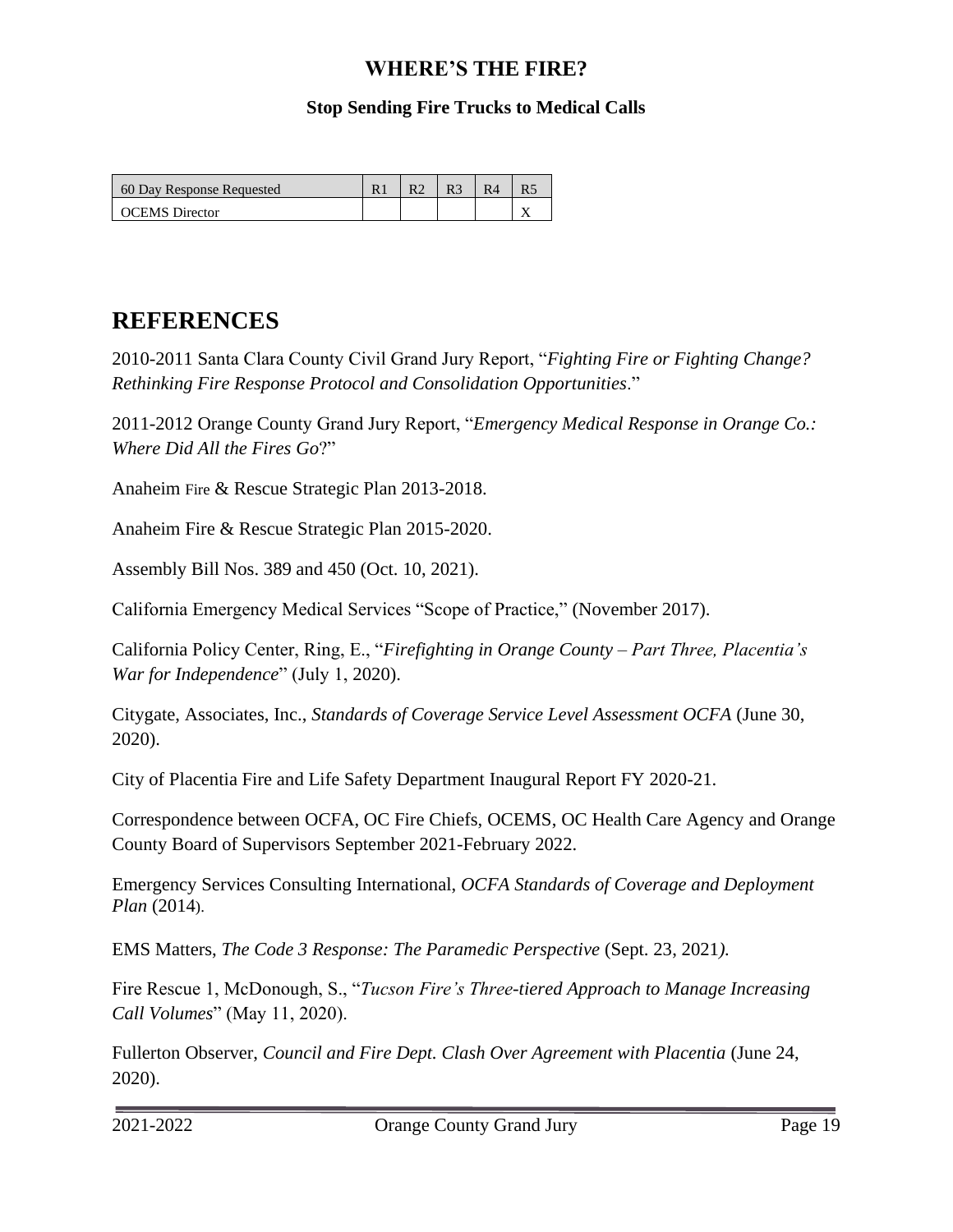#### **Stop Sending Fire Trucks to Medical Calls**

Int'l. City/County Management Assoc., "*Success Story: Manager Champions New EMS Structure*" (2021).

Joint Statement on Lights & Siren Vehicle Operations on Emergency Medical Services (EMS) Responses February 14, 2022.

Journal of Emergency Medical Services, Wood, S., "*Too Many Medics? Debating a Tiered Response vs. All-ALS EMS System*" (Apr. 16, 2019).

OC Register, Saavedra, T. and Licas, E.,*"OCFA Firefighters Burned Out By Overtime"* (Oct. 29, 2021).

OC Register, Robinson, A., *Placentia Alleges Retaliation, 'Unprofessional Behavior' After Vote to Quit OCFA* (June 28, 2019

OCEMS Agency Policy #330.70.

OCEMS Temporary Suspension of Diversion and Actions to Reduce APOTs, December 29, 2021.

OCFA Board Meeting, May 26, 2020, comments by City Councilman Craig Green.

OCFA Comprehensive Financial Report for Fiscal Year Ending June 30, 2021.

OCFA Standards of Coverage and Deployment (2012).

<span id="page-21-0"></span>The Reason Foundation, Stuart, A., "*The Alliance Model for EMS Lacks Competition, Oversight and Accountability*" (Apr. 26, 2021)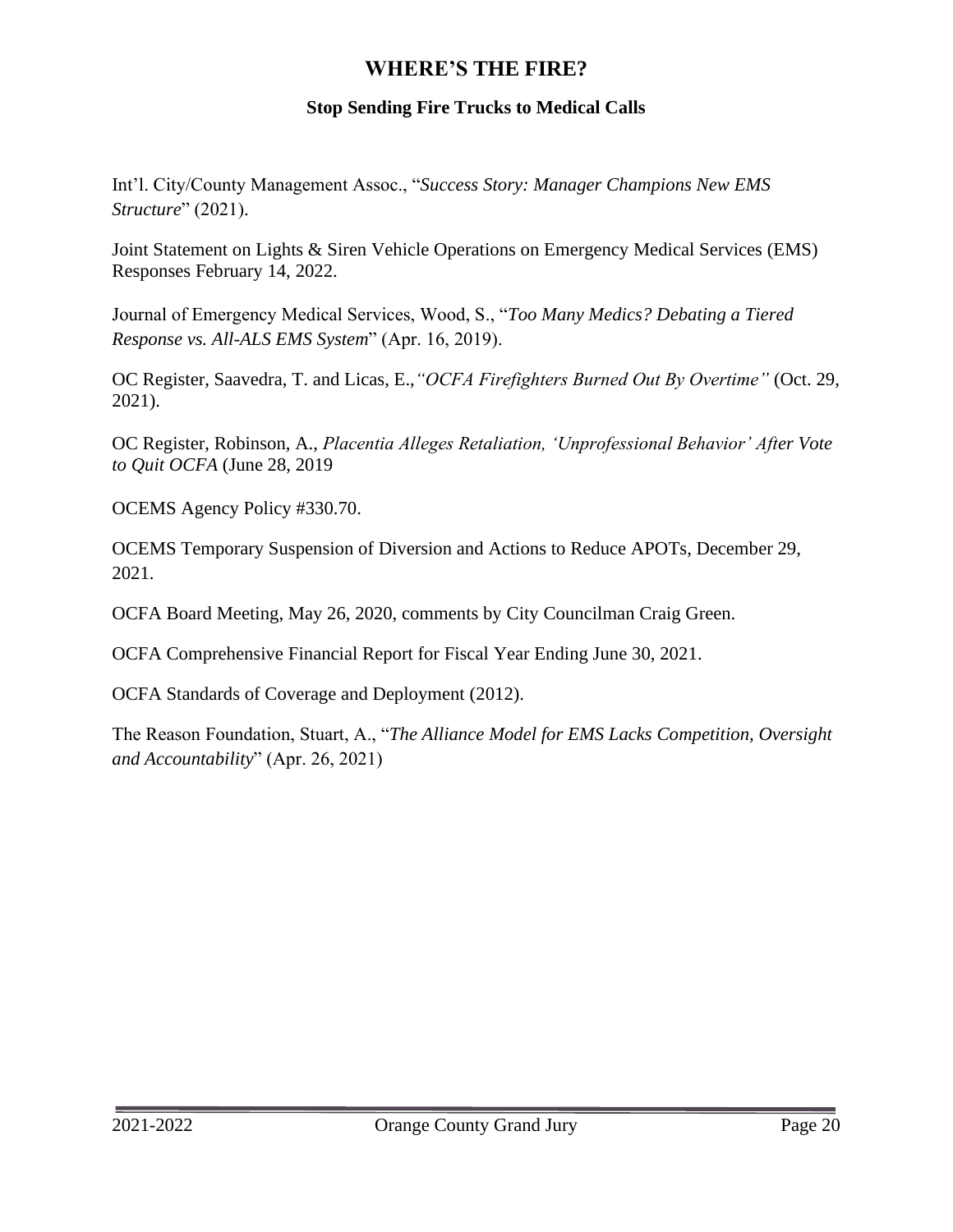## **Stop Sending Fire Trucks to Medical Calls**

## **GLOSSARY**

| <b>ALS</b>        | <b>Advanced Life Support</b>                                                                                                                                                                              |
|-------------------|-----------------------------------------------------------------------------------------------------------------------------------------------------------------------------------------------------------|
| <b>ALL HAZARD</b> | Emergencies, including but not limited to traffic collisions, hazardous<br>spills, cat rescues, natural disasters, house and car fires                                                                    |
| <b>BLS</b>        | <b>Basic Life Support</b>                                                                                                                                                                                 |
| <b>CBD</b>        | Criteria-based dispatch                                                                                                                                                                                   |
| CODE <sub>3</sub> | The use of sirens and lights on emergency vehicles                                                                                                                                                        |
| <b>EMD</b>        | <b>Emergency Medical Dispatch</b>                                                                                                                                                                         |
| <b>EMS</b>        | <b>Emergency Medical Service</b>                                                                                                                                                                          |
| <b>EMT</b>        | <b>Emergency Medical Technician</b>                                                                                                                                                                       |
| <b>EOA</b>        | <b>Exclusive Operation Area</b>                                                                                                                                                                           |
| <b>LEMSA</b>      | Local Emergency Services Agency - California's EMS Act authorizes<br>each county to develop an EMS program and to designate a local EMS<br>agency (LEMSA) for local control of emergency medical services |
| <b>METRO NET</b>  | Joint Powers Authority agency that provides professional dispatch services<br>for fire and medical services                                                                                               |
| <b>MOU</b>        | Memorandum of Understanding                                                                                                                                                                               |
| <b>OCEMS</b>      | Orange County Emergency Service-Certifies Ambulances, Paramedics<br>and EMTs                                                                                                                              |